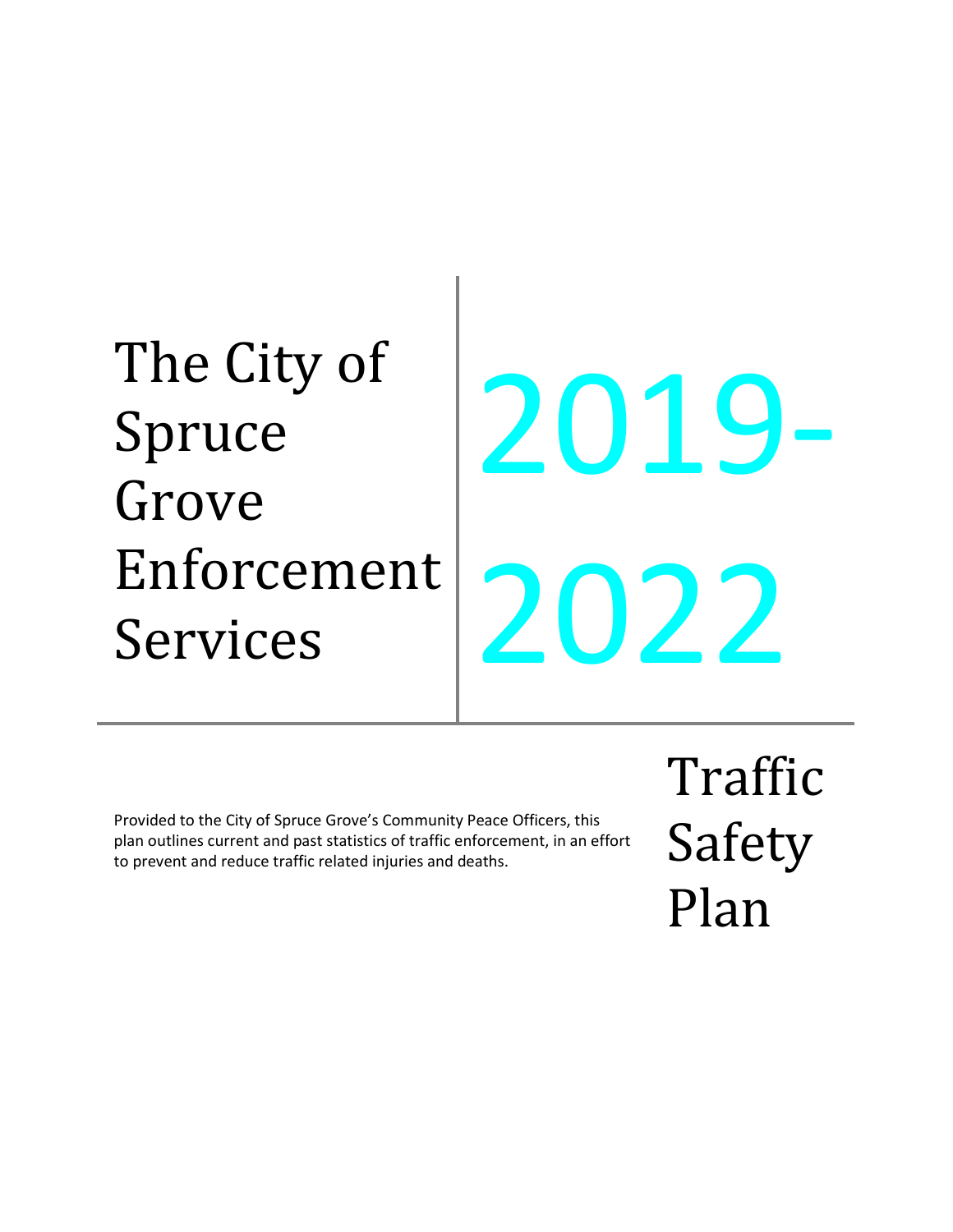# **INTRODUCTION**

The City of Spruce Grove is a thriving city, located 9 km west of Edmonton and adjacent to the Town of Stony Plain. It encompasses an area of approximately 32.2 square kilometers. Through the years, the community has evolved from having a strong agricultural focus to that of a self-contained city, and has experienced rapid growth. In 2001 its population was 15,069, in 2008 it was 19,496 and in 2018 it has grown to 35,766; this equates to a population density of 1104.9 people per square kilometer. The average rate of growth exceeds 5% per year, and represents approximately twice the annual rate of growth compared to that of the Edmonton Metropolitan Region<sup>1</sup>.

The city boasts a mix of industry, commerce and community living. The local business environment features everything from national retailers to local companies, who serve a trading populace of approximately 70,000. Spruce Grove not only functions as a service hub for the area, but is also a bedroom community for the greater Edmonton region. Spruce Grove offers a wide variety of residential neighbourhoods connected by walking trails, pathways and are in close proximity to parks, schools and medical centers.

The City of Spruce Grove has approximately 242 kilometers of roads and 70 kilometers of walking trails and pathways. It features 39 parks, 11 sports and recreational areas, 2 dog-off-leash parks, 14 schools and 13 churches. The philosophy of Spruce Grove's development plan is to create broad accessible streets and paths and to utilize technologies to facilitate the smooth flow of people, whether on foot, cycle, vehicle or other modes of transportation. As a consequence of infrastructure design planning, Spruce Grove has 2 defined school zones and 7 defined playground zones.

l

<span id="page-1-0"></span><sup>&</sup>lt;sup>1</sup> City of Spruce Grove Recommended Corporate Plan 2019-2021, Page 8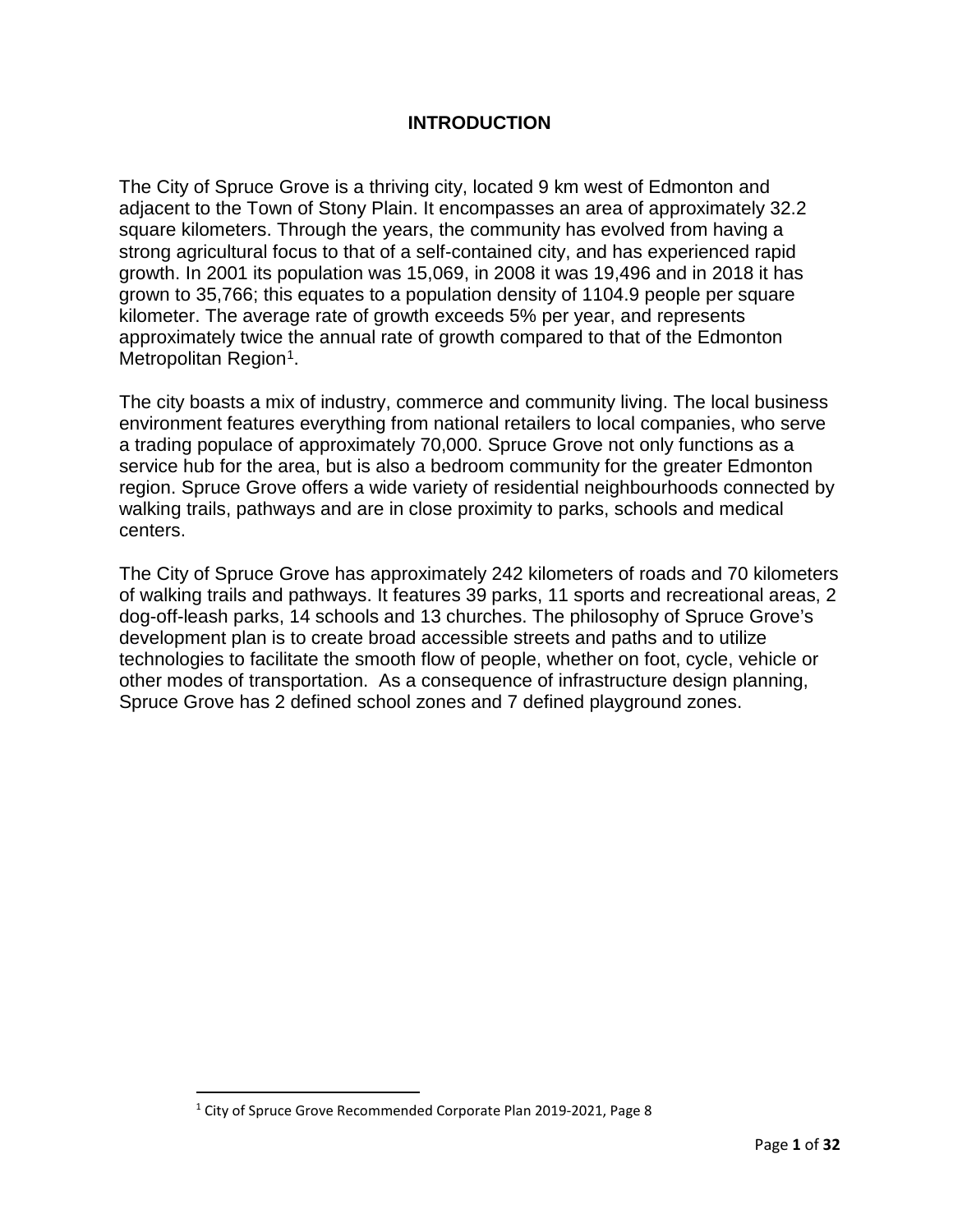# **TRAFFIC ENFORCEMENT PROFILE**

The City contracts the RCMP to provide municipal police services. The RCMP also provide policing services for the Municipal District of Parkland County, the Town of Stony Plain, and two first nations communities. There is no dedicated RCMP traffic unit for the City of Spruce Grove; traffic enforcement by the RCMP is primarily conducted on a rotational basis by the RCMP Integrated Traffic Unit (ITU) and by local detachment members when time permits.

Traffic Enforcement is augmented with agreements by way of Memorandum of Understandings (MOUs) between the RCMP and the City of Spruce Grove, as well as a tri-municipal MOU between the enforcement services departments of the City of Spruce Grove, Town of Stony Plain and Municipal District of Parkland County. This allows for joint operations and initiatives.

The City of Spruce Grove Enforcement Services employs nine Community Peace Officers (CPO). An Inspector manages Enforcement Services, Safe City and the Automated Traffic Enforcement (ATE) program. Spruce Grove Enforcement Services personnel are divided into two watches, where each team is supervised by a Sergeant. Each watch is comprised of (3) three CPO I officers and (1) one CPO II officer. Only CPO I officers have authority to enforce moving traffic violations.

The CPOs fulfill several important roles within the community. Some of these roles include the enforcement of City bylaws, providing community education, working with and providing assistance to external agencies like the RCMP and Spruce Grove Fire Services. The CPOs enforce statutes beyond municipal bylaw and have authority to enforce numerous Provincial Statutes such as:

- The Traffic Safety Act
- The Environmental Protection and Enhancement Act
- The Gaming Liquor and Cannabis Act
- The Dangerous Dogs Act
- The Innkeepers Act
- The Provincial Offences Procedure Act
- The Petty Trespass Act
- The Trespass to Premises Act
- The Tobacco and Smoking Reduction Act
- The Animal Protection Act
- The Stray Animals Act

The hours of operation for Spruce Grove Enforcement Services are normally between 0600 to 2200 hours daily. These hours are extended based on seasonal needs and availability. Very few calls for services are received beyond these hours and additionally, the types of investigations conducted beyond these hours frequently cross into the realm of Criminal Code offences, which CPOs do not currently have authority to investigate.

In addition to the CPOs, the City employs automated technologies commonly referred to as "photo radar" or "photo enforcement" to assist in the enforcement of speeding, red light infractions, and stop sign violations at various locations throughout the city. This system is reviewed on a regular basis to determine if it is meeting its goals of collision reduction and a reduction in severity of collisions.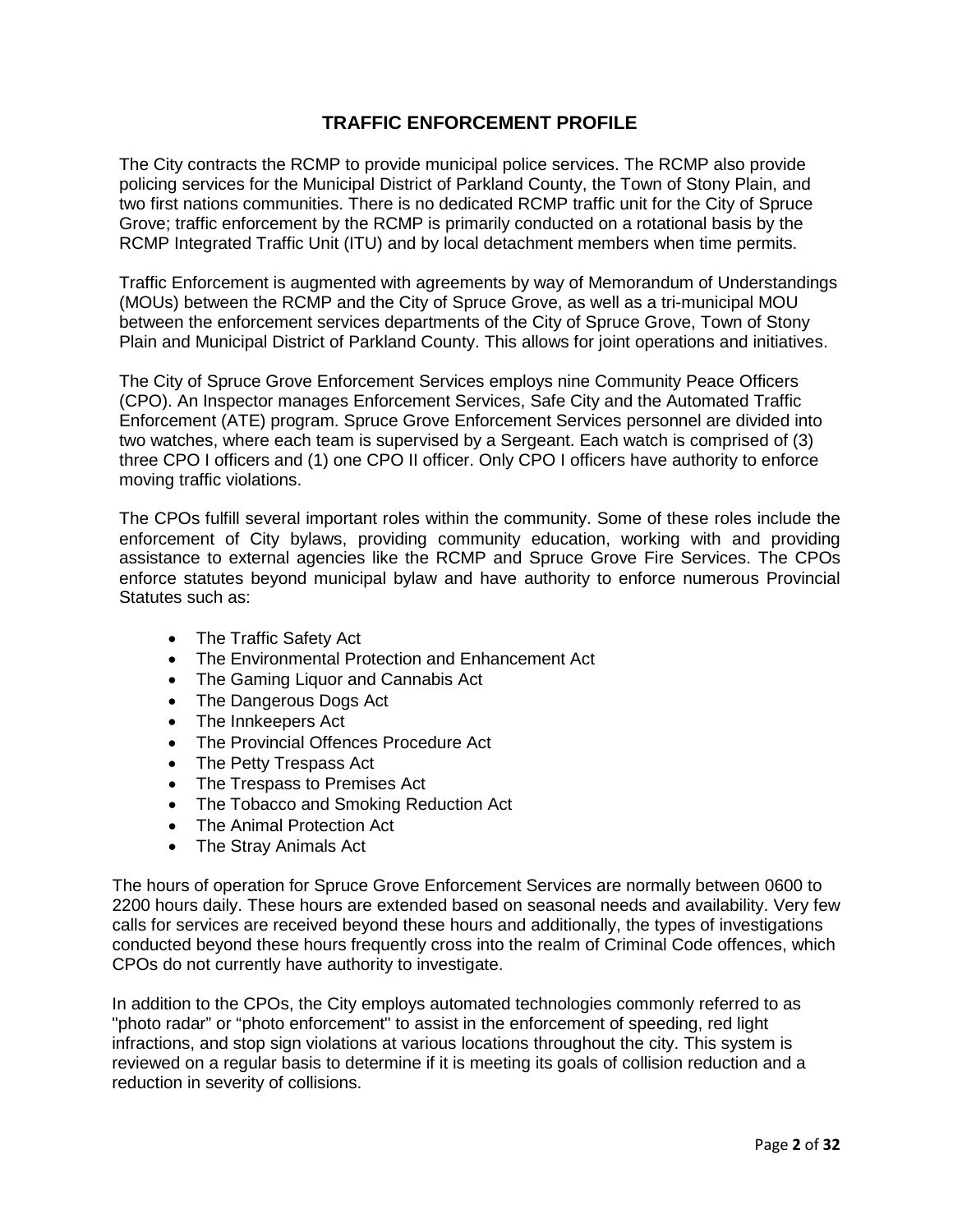# **ALIGNMENT WITH INTERNATIONAL, NATIONAL AND PROVINCIAL ROAD SAFETY STANDARDS**

#### **International**

In 2008 a Summary Report, *Towards Zero: Ambitious Safety Targets and the Safe System Approach,* was released by an international group of safety experts representing 21 countries. The report recognized the Safe Systems approach to road safety and safety management.

The Safe Systems approach is based on a philosophy that responsibility is shared between road users, designers, and regulators. It reframes the way in which road safety is viewed and managed. The Safe Systems approach has 4 precepts: a) Safe Road Use; b) Safe Roads and Roadsides; c) Safe Speeds and d) Safe Vehicles. The goal of these tenets are to reduce the energy levels produced in a potential crash to stay below the human tolerance to violent forces. In short, the approach is to decrease serious injury and fatalities on the transport system.

Although a safe system requires alert, compliant, and responsible road users, it also

acknowledges that humans are prone to making errors, and advocates for vehicles and roads which are forgiving of human error.

Canada is a signatory to international agreements utilizing the Safe Systems Approach. It includes the International Transport Forum, which is an intergovernmental organization comprised of 57 member countries. It acts as a think tank for transportation policy.



#### **National**

Canada was one of the first countries in the

Figure 1.1 .Source: This diagram is Canadian version adapted from the 2009 WHO report on the Global Status on Road Safety which was in turn modified from work commissioned by the Government of Western Australia.

world to adopt a national road safety strategy. 1996 marked the first efforts towards a national road safety strategy adopted by the Council of Ministers Responsible for Transportation and Highway Safety. It resulted in the 2001 *"Road Safety Vision".* That initiative was able to decrease fatalities and serious injuries for Canadian road users by 10% and 16% respectively<sup>[2](#page-3-0)</sup>.

<span id="page-3-0"></span> <sup>2</sup> CCMT (2015) "Canada's Road Safety Strategy 2015", Canadian Council of Motor Transport Administrators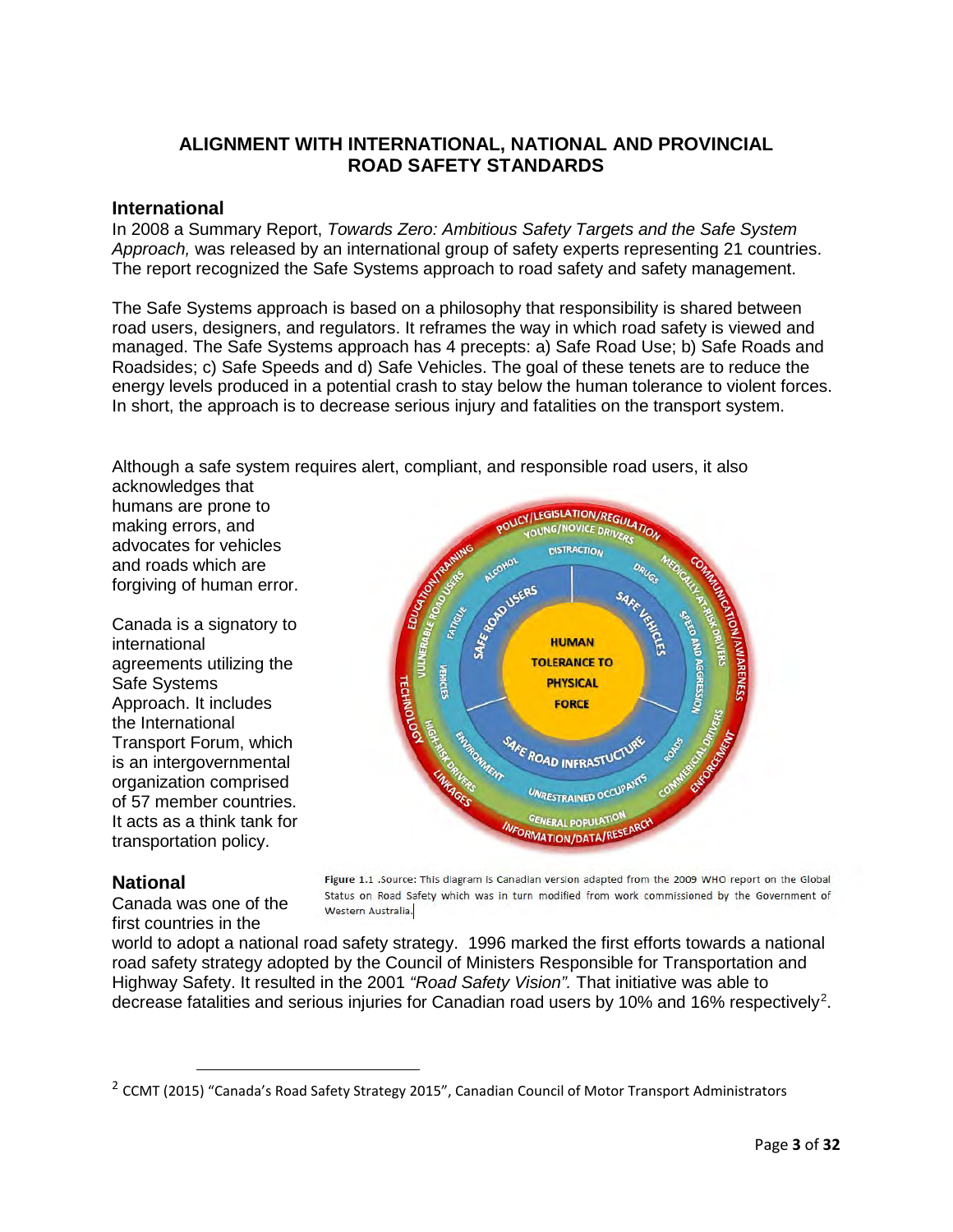Successive national road safety strategies were released and improved upon with the implementation and adoption of the *"Road Safety Vision 2010"* and Canada's *"Road Safety Strategy 2015".* The approach to road safety in the *"Road Safety Strategy 2015"* resulted in a shift from having established numerical targets to a more holistic concept of a Safe Systems approach. Canadian jurisdictions were encouraged to develop their own road safety plans and adopt interventions from an inventory of best practices to reduce fatalities and serious injuries. It however was dependent upon community needs, suitability, feasibility, and acceptability.

In January 2016, Canada's fourth national road safety strategy was released; *"Road Safety Strategy 2025 – Towards Zero: Having the safest roads in the world".* This strategy is formulated upon an international best practice first adopted by Sweden in 1997, known as *"Vision Zero".* This approach has resulted in one of the lowest traffic related fatality rates in the world. The *"Road Safety Strategy 2025"* highlights the desire for Canadian jurisdictions to have the best road safety outcomes whether they be provincial or municipal.

# **Provincial**

Alberta's first Traffic Safety Plan was introduced in 2007. Since its inception the number of collisions, death and injuries to Alberta road users has declined. This initiative was succeeded by Alberta's *"Traffic Safety Plan 2015".* This plan was to build upon the formation of partnerships, and to adopt the Safe Systems approach to improve road safety. The core priorities of the 2015 strategy focused on education and training, communication, community initiatives, enforcement, research, legislation, new technologies, road engineering, and other infrastructure improvement.

# **Municipal**

The City of Spruce Grove, is part of the Capital Region Intersection Safety Partnership (CRISP). CRISP is a multi-stakeholder group which includes in excess of 15 stakeholders. CRISP was formed in 2001, by a group of traffic safety stakeholders who shared a common interest to share resources and expertise, to implement on going collaborative and integrated safety research to reduce the severity and frequency of intersection collisions within the Capital Region.

CRISP not only sponsors Annual Forums on Road Safety, they also conduct commissioned research studies. Some of the research conducted includes:

| 2005 | Evaluation of Run             | The project was to decrease the number of red light              |
|------|-------------------------------|------------------------------------------------------------------|
|      | a Red and Stop                | violations and reduce vehicle speeds at select intersections     |
|      | Dead" Media                   | and to determine the effectiveness of communicating              |
|      | Campaign                      | intersection safety messages at high collision intersections.    |
| 2005 | <b>Traffic Conflict &amp;</b> | A repot comparing the traffic conflicts and driver violations at |
|      | <b>Driver Violation</b>       | 3 intersections and changes when enforcement, education          |
|      |                               | and engineering changes were applied.                            |
| 2010 | <b>Cost of Collision</b>      | A study to quantify the costs of collisions to encourage and     |
|      | Study                         | educate both the public and policy sectors.                      |
| 2012 | <b>Safe Systems</b>           | Pilot project with Monash University Accident Research           |
|      |                               | Centre; a study on the engineering application of the safe       |
|      |                               | systems approach at intersections.                               |
| 2012 | Automated                     | A study to explore automated traffic enforcement data; a         |
|      | Enforcement &                 | positive relationship was noted between automated                |
|      | Detection of Driver           | enforcement and other traffic related behaviour.                 |
|      | <b>Risk</b>                   |                                                                  |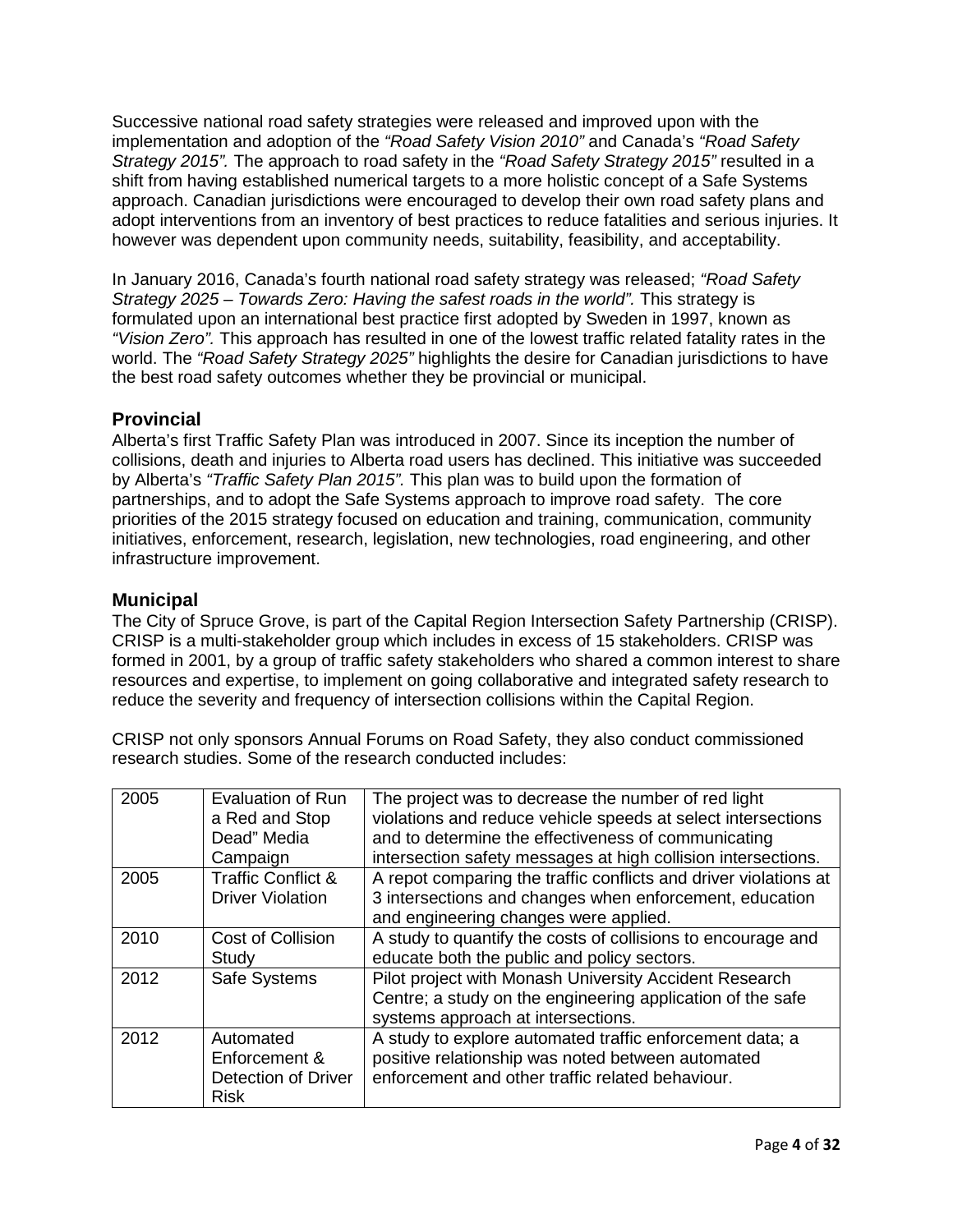| 2014 | <b>Traffic Safety</b><br><b>Culture Report</b> | A survey on how road users perceive themselves,<br>themselves and their actions, the actions of others & the<br>rules of the road. |
|------|------------------------------------------------|------------------------------------------------------------------------------------------------------------------------------------|
| 2016 | <b>Traffic Safety</b><br><b>Culture Report</b> | Follow-up survey                                                                                                                   |
| 2018 | Cost of Collision<br>Study                     | Updated study to quantify the costs of collisions to<br>encourage and educate both the public and policy sectors.                  |

CRISP's four priorities focuses on Speed, Red Light Violations, Pedestrian Safety and High Crash Locations. CRISP utilizes a Safe Systems approach to address traffic safety issues, which is evidence based. It further focuses on the Vision Zero concept of the five E's of traffic safety: Engineering (Building in safety); Education (changing behaviour); Enforcement (automated and manned); Engagement (partnerships); and Evaluation (data analysis).

The formulation of the Spruce Grove Traffic Safety plan is in line with international, national, provincial and other municipal evidence based best practices. It further utilizes the concepts of the Safe Systems approach; "Vision Zero" and the five E's to traffic safety.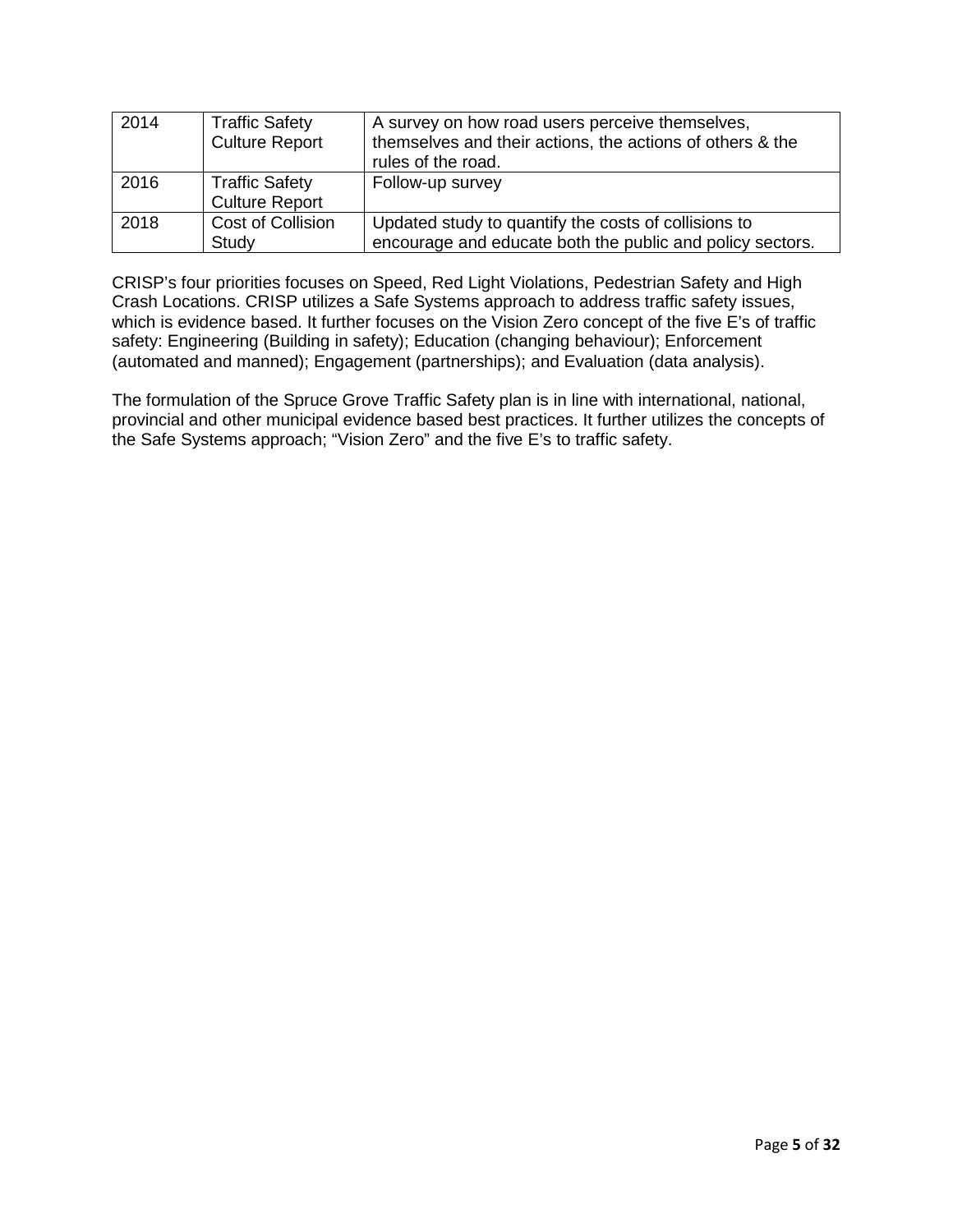# **Spruce Grove Traffic Analysis**

# **Collision Data**

The population of Spruce Grove from 2016 to 2018 continued to increase, as did the number of licensed drivers. When this is compared against the number of total collisions, injury collisions, and fatalities, the trend line is nearly flat. The percent increase in total collisions of 1.6% and number of injury collisions of 1.57% is drastically less than the percent change noted in population increase of 6.32% or the licensed drivers increase of 3.73%.



*Change in population & licensed drivers 2016-2018 Total number of collisions, injury collisions &* 



*fatalities*



*Population, Licensed Drivers, Total Collisions and Injury Collision Changes in Spruce Grove between 2016 and 2018 in percentages.*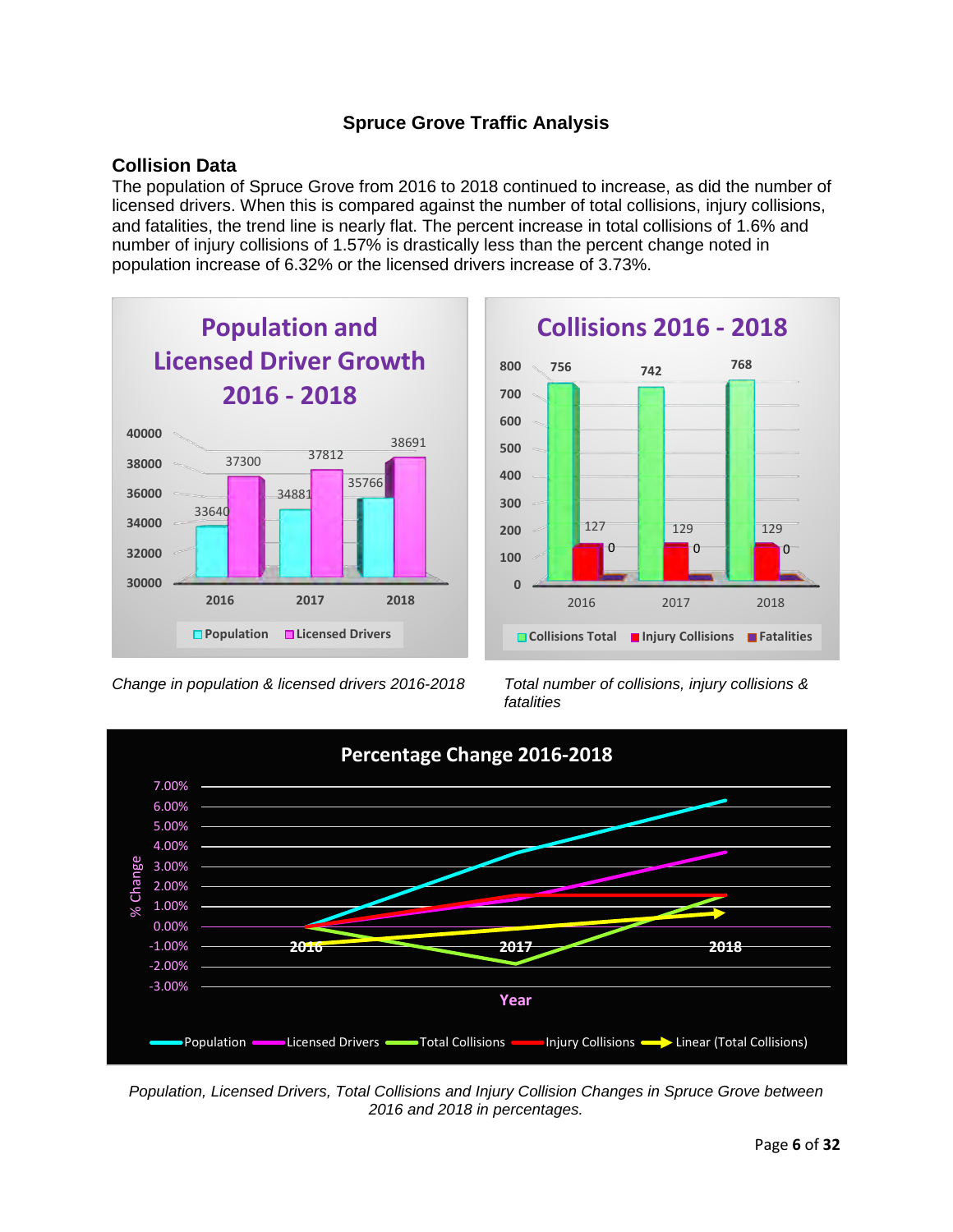Highway 16A is a multi-lane roadway that transects Spruce Grove and is a major route within the City. The Traffic Safety Plan of 2016 prioritized efforts to reduce collisions on Highway 16A particularly at the intersections of Highway16A and Jennifer Heil Way/Campsite Road, Highway 16A and Century Road, and Highway 16A and Calahoo Road/Golden Spike Road. In 2016 these intersection were noted to have the greatest number of collisions in the City.

Highway 16A from Pioneer Road to Jennifer Heil Way/Campsite Road was the roadway which accounted for the greatest number of collisions. Data from 2016 to 2018 illustrates the impact initiatives have had on collision reduction on Highway 16A.

| <b>Location / Year</b>                                                     | 2016             | 2017 | 2018 |
|----------------------------------------------------------------------------|------------------|------|------|
| Collisions Hwy 16A -<br>Pioneer Road to Jennifer Heil<br>Way/Campsite Road | 123 <sup>3</sup> | 140  | 96   |

The Safe Systems approach, and the concept of the five E's approach were successfully applied to Highway 16A in an effort to decrease the number of collisions. Efforts included modifying intersections and signal lights, erecting speed display monitoring signs, conducting both automated traffic enforcement and CPO staffed traffic enforcement operations, which included joint operations with the RCMP. These efforts have resulted in a decrease in collisions at these intersections.

| <b>Location</b> | Cross /<br><b>Intersection</b>        | <b>Collisions</b><br>20166 | <b>Collisions</b><br>2017 | <b>Collisions</b><br>2018 | <b>Total</b> |
|-----------------|---------------------------------------|----------------------------|---------------------------|---------------------------|--------------|
| Hwy 16A         | Jenn Heil Way /<br><b>Campsite Rd</b> | 41                         | 29                        | 25                        | 95           |
| Hwy 16A         | <b>Century Rd</b>                     | 35                         | 31                        | 26                        | 92           |
| Hwy 16A         | <b>Calahoo Rd</b>                     | 31                         | 23                        | -9                        | 63           |
| Hwy 16A         | Nelson Dr /<br><b>Westgrove Dr</b>    | 16                         | 18                        | 17                        | 51           |

*City of Spruce Grove intersections with the most collisions from 2016 to 2018 and their ranking.*

The RCMP collision files for 2018 were examined in an effort to identify the types and manner of collisions that occurred. Although there are a number of factors that may be attributed to the causes for collisions, some general observations may be made.

*Intersection collisions* are defined as collisions at intersections whereby the primary cause for the collision may be attributed to a driver cutting across the path of another vehicle, or the collision occurred at an approximate right angle. The driver's behavior of these types of collisions is suggestive of a driver having failed to stop at a traffic control device, attempting to turn or cross when unsafe, as well as other causes.

<span id="page-7-0"></span>*Rear End* collisions are defined as collisions where the primary impact was from the rear. The driver behavior in these types of collisions is indicative of the operator driving

 $\overline{\phantom{a}}$ 

<sup>3</sup> Intersections with less than 10 collisions not reported in 2016

<span id="page-7-1"></span> $6$  Intersections with less than 10 collisions not reported in 2016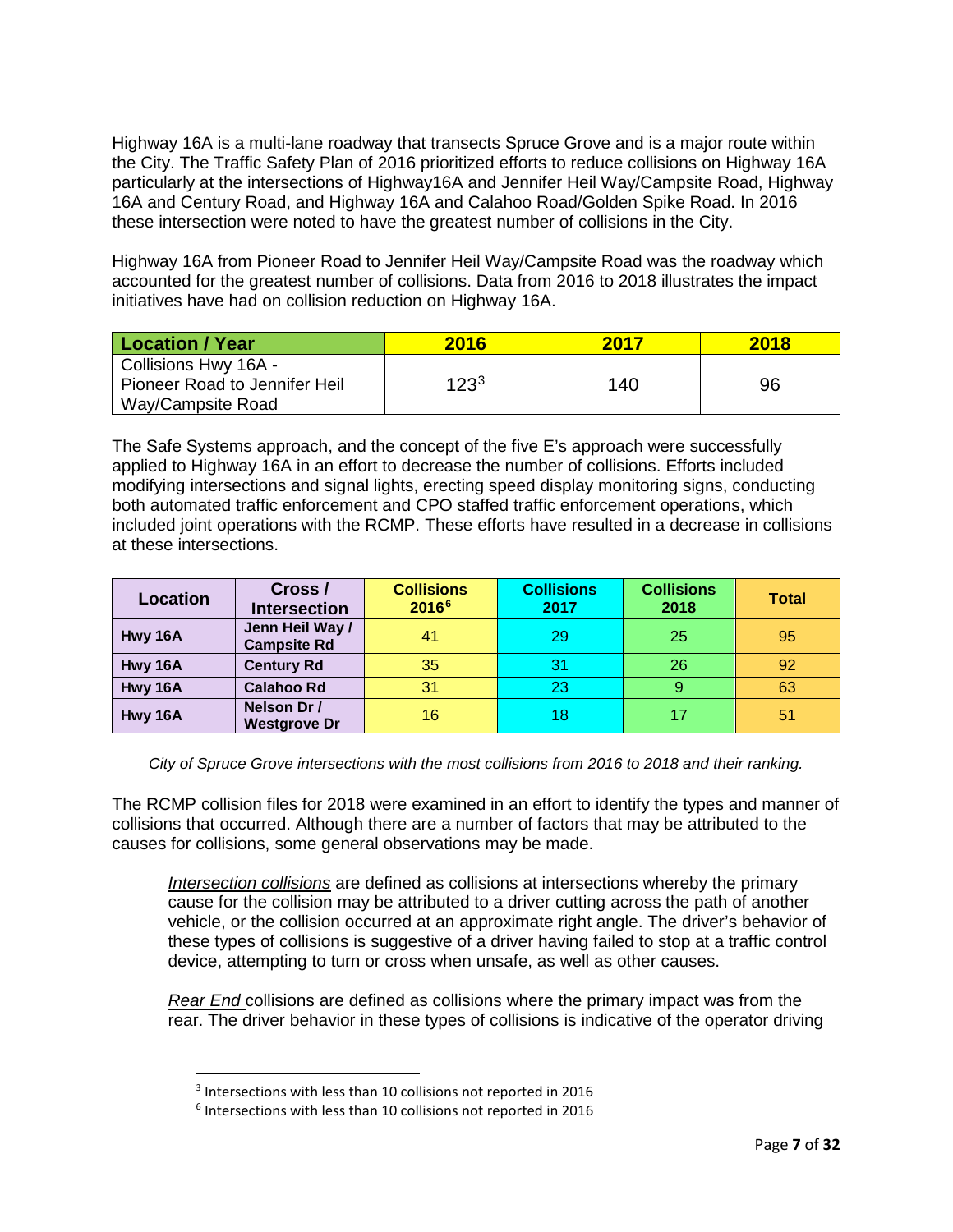without due care and attention, driving while distracted, following too close, traveling at excessive speeds, or other causes.

*Vulnerable User* collisions are defined as collisions where a vehicle impacted a pedestrian, or cyclist. The primary factors that contribute to these collisions include: drivers not stopping at cross walks, pedestrians not checking both ways before crossing, or cyclist errors.

*Other Collisions* were defined as collisions where an individual lost control of their vehicle and drove off the road, lost control of their vehicle and side swiped a parked vehicle, icy road conditions, or distracted by other factors such as children, bees or other unique factors. In short, where the cause of collision did not fit another category.

*Parking Lot/Driveway* collisions were defined as collisions that occurred on unnamed or non-recognized roadways. They include retail parking lots, private apartment parking lots, school parking lots or on private driveways where the vehicle did not enter a named roadway.

| <b>TYPE</b>               | <b>Fatality</b> | <b>Injury</b> | <b>Property</b><br><b>Damage Over</b><br>\$2000 | <b>Property</b><br><b>Damage Under</b><br>\$2000 |
|---------------------------|-----------------|---------------|-------------------------------------------------|--------------------------------------------------|
| Total                     |                 | 129           | 564                                             | 75                                               |
| Intersection              |                 |               | 126                                             |                                                  |
| <b>Rear Ended</b>         |                 | 43            | 106                                             |                                                  |
| Vulnerable User           |                 | 10            |                                                 |                                                  |
| Other                     |                 | 14            | 123                                             | 24                                               |
| Parking Lot /<br>Driveway |                 | 15            | 207                                             | 38                                               |

*City of Spruce Grove 2018 collisions categorized.*

#### **Fatality Reduction**

l

Spruce Grove has worked diligently in reducing fatal and serious injury collisions. National and Provincial changes in traffic safety approaches have reduced casualty rates, or the rate of individuals killed as a result of motor vehicle collisions. The casualty rate for Alberta as a whole has consistently been higher than that of the Canadian average<sup>[5](#page-8-0)</sup>. It is therefore of note, and a testament to the efforts that Spruce Grove has made towards traffic safety, that this city has not recorded a fatality as a result of a motor vehicle collision since 2008. In fact this holds true, through 2018, a 10 year period.

<span id="page-8-0"></span><sup>5</sup> Canadian Motor Vehicle Collision Statistics, Transport Canada, Government of Canada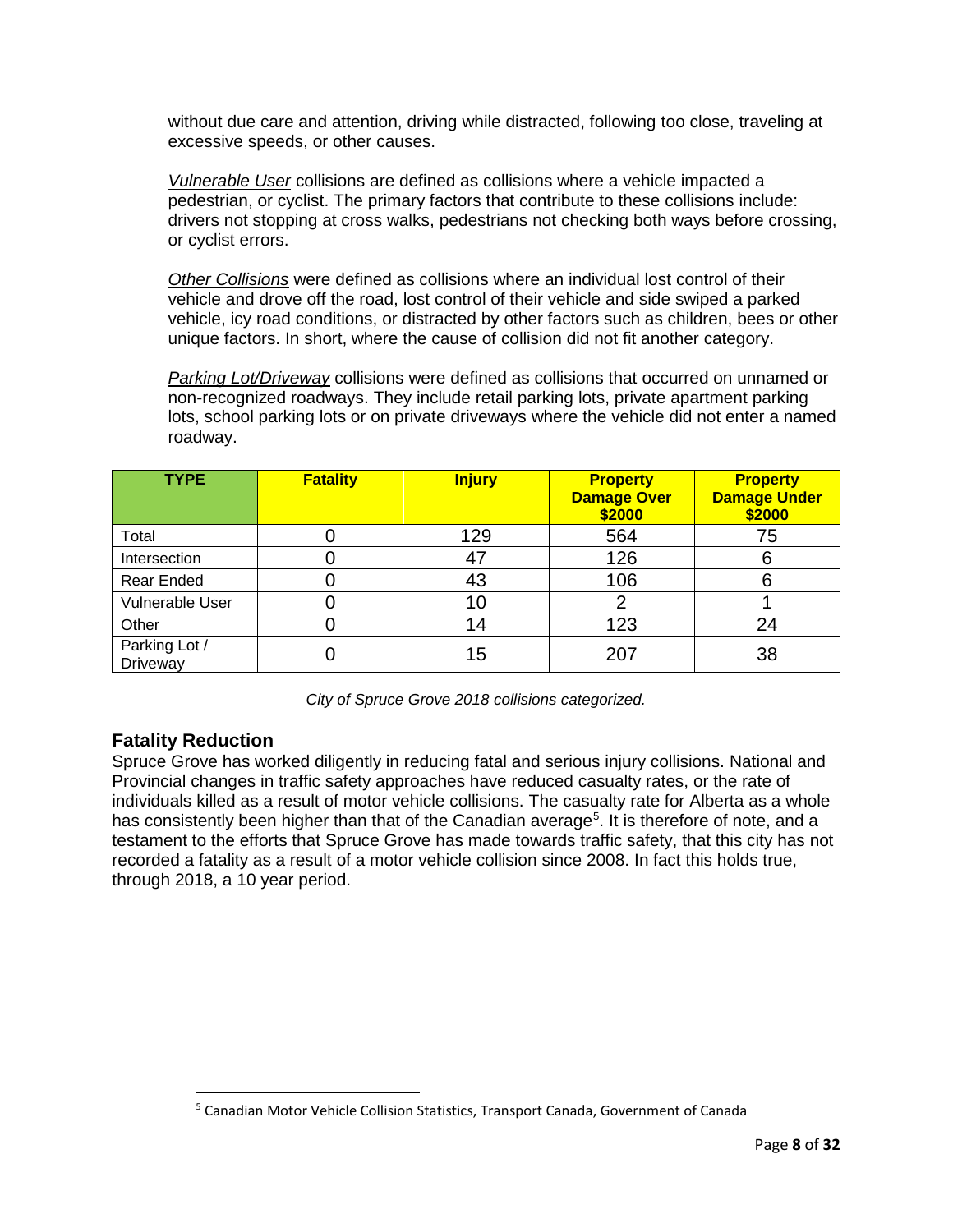

# **Casualty (Fatality) Rates per 100,000 Licensed Drivers**

*Casualty Rates per 100,000 Licensed Drivers*

# **Recognition Received**

l

The City of Spruce Grove has received recognition for its efforts towards road safety. Allstate Insurance Canada conducts analysis of its company collision claims data in: Alberta, New Brunswick, Nova Scotia, Ontario and Quebec. It releases an annual report "*Allstate Canada's Safe Driving Study".* Allstate has been sharing its collision data with Canadians since 2008. The study ranks Canada's safest cities for driving and identifies emerging trends. The rankings are based on the collision claims frequency per 100 vehicles.

Spruce Grove has seen a significant change in its rankings. In 2012 it was ranked in 21<sup>st</sup> position. Since that period of time remarkable results were noted. During the period 2012 to 2014 its rankings jumped 18 positions and it continued to rise.

| <b>ALLSTATE SAFE DRIVING STUDY - Safest Cities</b> |                                              |      |      |      |      |              |  |  |
|----------------------------------------------------|----------------------------------------------|------|------|------|------|--------------|--|--|
| <b>YEAR</b>                                        | 2012                                         | 2013 | 2014 | 2015 | 2016 | 2017         |  |  |
| <b>RANKING</b>                                     | 21                                           | 17   | 3    | 1    |      | $\mathbf{2}$ |  |  |
| <b>CLAIM</b><br><b>FREQUENCY</b>                   | 5.00<br>3.43<br>4.23<br>3.60<br>4.02<br>3.79 |      |      |      |      |              |  |  |

*Allstate Canada's Safe Driving Study Claims frequency per 100 vehicles.*

<span id="page-9-0"></span>In the 2018 report, Allstate conducted a 10 year review of communities which exhibited the greatest decrease in claims frequency.<sup>[6](#page-9-0)</sup> Spruce Grove was identified as the community which had the greatest improvement, or decrease in claims frequency.

 $6$  www.allstate.ca/webpages/docs/custcare/2018-allstate-safe-driving-study-results.pdf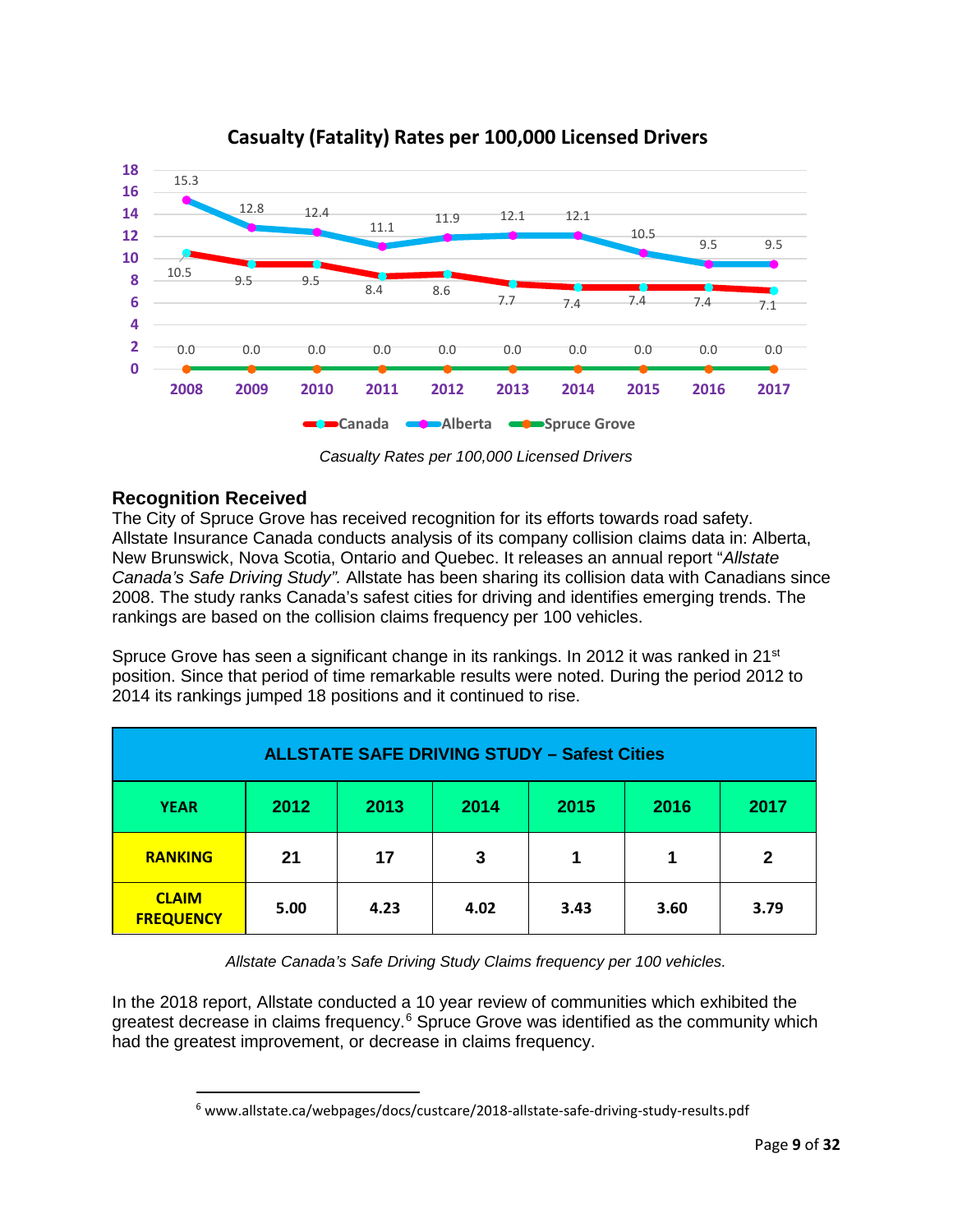| <b>Communities with the Greatest Decrease in Collision Claims Frequency</b> |  |  |  |  |
|-----------------------------------------------------------------------------|--|--|--|--|
|                                                                             |  |  |  |  |

| <b>Community</b>     | <b>Province</b> | <b>Decrease in Collision Claims</b><br><b>Frequency (2008 vs. 2018)</b> |
|----------------------|-----------------|-------------------------------------------------------------------------|
| <b>Spruce Grove</b>  | AB              | $-27\%$                                                                 |
| Lethbridge           | AB              | $-18%$                                                                  |
| Hanmer               | ON              | $-17%$                                                                  |
| <b>Sherwood Park</b> | AB              | $-9%$                                                                   |
| <b>Brockville</b>    | ON              | $-5%$                                                                   |

*10th Annual Allstate Canada Safe Driving Study Results*

# **SPEED REDUCTION**

 $\overline{\phantom{a}}$ 

One of the primary precepts of the Safe Systems approach to road safety is safe speeds. This is due to the fact that appropriate speeds provide a safety buffer that reduces the likelihood of a crash, and decreases the kinetic energy released on people in a collision. Small differences in speed translate into significant differences in injury outcomes.

In cities where pedestrians or cyclists mix with vehicles, a difference in speed from 30 km/hr to 50 Km/hr substantially increases the fatality risk.

In 2014, British Columbia, increased speeds on over 1300 km of highway. Two separate studies assessed the impact of these speed increases. The studies revealed an average serious injury crash increase of slightly over 11%. As a consequence over half of the speed limit increases have since been reversed.<sup>[7](#page-10-0)</sup>

Dr. Kloeden with the University of Adelaide released a study where he stated that *"in a 60 km/h speed limit area, the risk of involvement in a casualty crash doubles with each 5 km/h increase in travelling speed above 60 km/h."[8](#page-10-1)* He recommended that tolerances allowed in the enforcement of the 60 km/hr speed limit be reduced or removed, and the level of enforcement of the 60 km/hr speed limit be increased.

<span id="page-10-1"></span><span id="page-10-0"></span> $7$  Transportation Talk – Winter 2018-2019 The Safe Systems Approach for Road Safety – Neil ARASON <sup>8</sup> KLOEDEN, CN et al. Traveling Speed and the Risk of Crash Involvement, Vol 1 – Findings, Nov. 1997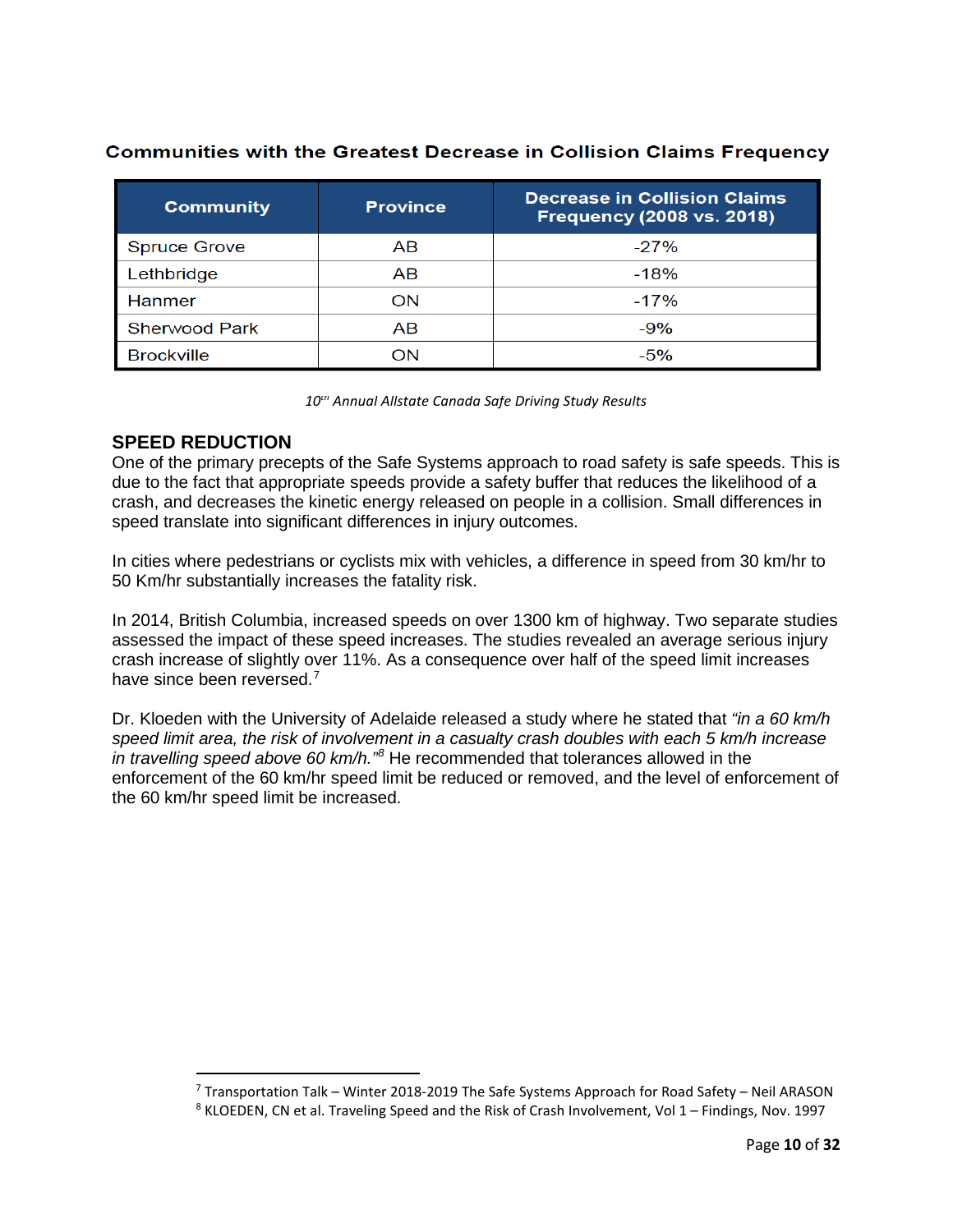| <b>Speed Increases Stoppi</b><br>Even on dry                                               |                  |   |                   | 10                       | 20                      | Stopping Distance (metres) - Dry Pavement Conditions<br>25 | 25                      |               | 40              |              | For podentrians speed is<br>particularly lethal.<br>If his by a value is travelling at: |
|--------------------------------------------------------------------------------------------|------------------|---|-------------------|--------------------------|-------------------------|------------------------------------------------------------|-------------------------|---------------|-----------------|--------------|-----------------------------------------------------------------------------------------|
| pavement, the<br>combination of<br>reaction time                                           | 50<br>km/hr      |   | REACTION DISTANCE |                          | <b>BRAKING DISTANCE</b> |                                                            |                         | Stops in time |                 | 30<br>km/hr. | the survival rate is<br>95%                                                             |
| and the braking<br>distance means<br>that your vehicle<br>will travel a<br>long way before | 60<br>km/hr      |   |                   | <b>REACTION DISTANCE</b> |                         | <b>BUKING DISTANCE</b>                                     |                         | Touches       |                 | 50<br>km/hr  | the survival rate is<br>45%                                                             |
| stopping.                                                                                  | 70 <sub>km</sub> | Ē |                   |                          |                         |                                                            | <b>BRAKING DISTANCE</b> |               | Hits at 43 km/h | 60<br>knyhr  | the survival rate is<br>10%*                                                            |

*[9](#page-11-0)Speed Relative to stopping distance graph and resultant injury outcomes.*

Around the same time a Swedish researcher, Dr Göran Nilsson also supported findings that a reduction in speed had a marked impact on the reduction of serious injury and fatal collisions, as illustrated in the following diagram:



*[10](#page-11-1)NILSSON's model of speed reduction verses injury collisions.*

l

<sup>&</sup>lt;sup>9</sup> CRISP Speeding Costs Us All Brochure – WHO Report to Road Safety 2014

<span id="page-11-1"></span><span id="page-11-0"></span><sup>&</sup>lt;sup>10</sup> Dr. Karim El-BASYOUNY, "Mobile Photo Enforcement, State of the Practice" University of Alberta 2017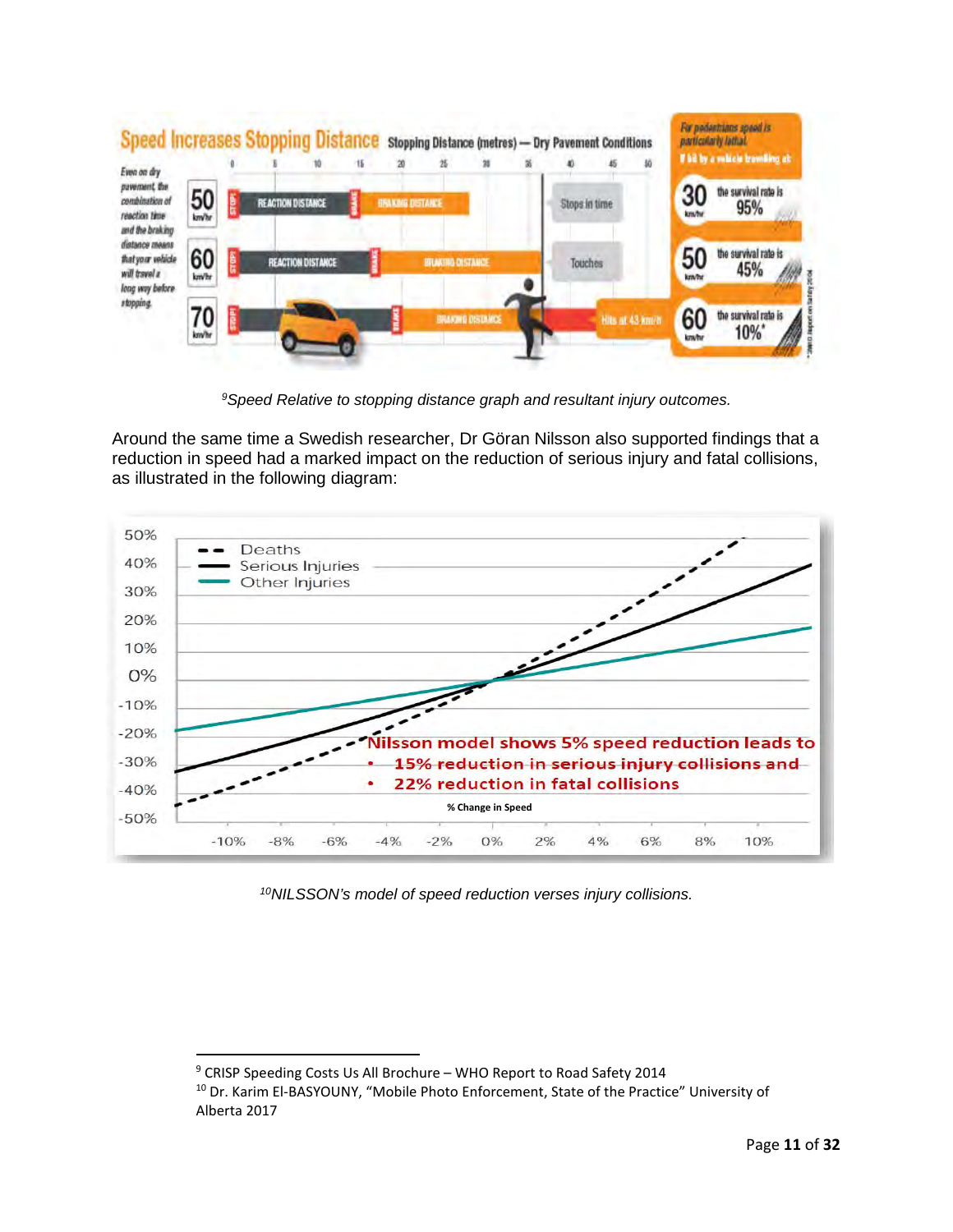#### **Speed Monitoring**

The City of Spruce Grove has employed multiple methods to reduce the speeds within Spruce Grove and thereby to eliminate fatal and reduce serious injury collisions.

One method applied is the use of speed display monitoring signs. These signs track the vehicles speed and displays it back to the driver. This approach creates awareness in the driver of their driving behaviour and their compliance with the assigned speed limit. These devices further record data of the vehicles traveling on the roadway, which can be analyzed according to traffic volume, number of vehicles exceeding the speed limit, peak periods when excess speeds are most prevalent as well as other information. Spruce Grove has deployed 14 Speed Display monitoring signs throughout the city.



Furthermore, the City utilizes a mobile Ver-Mac speed display trailer which can be deployed in areas where

driver behaviour speed modification is required, as well as Houston Radar boxes.



Houston Radar boxes are portable boxes that can be affixed to an existing pole near to the roadway being monitored. These devices record: the volume of vehicle traffic, the speed of moving vehicles, peak periods when excess speeds are most prevalent, the average speed travelled, the maximum speed travelled and the 85% percentile of vehicle speeds recorded. Spruce Grove Enforcement Services rotates two (2) Houston Radar devices throughout various areas of the city on a regular basis. A third Houston Radar box is deployed in areas where citizen complaints are received regarding incidents of excessive speed.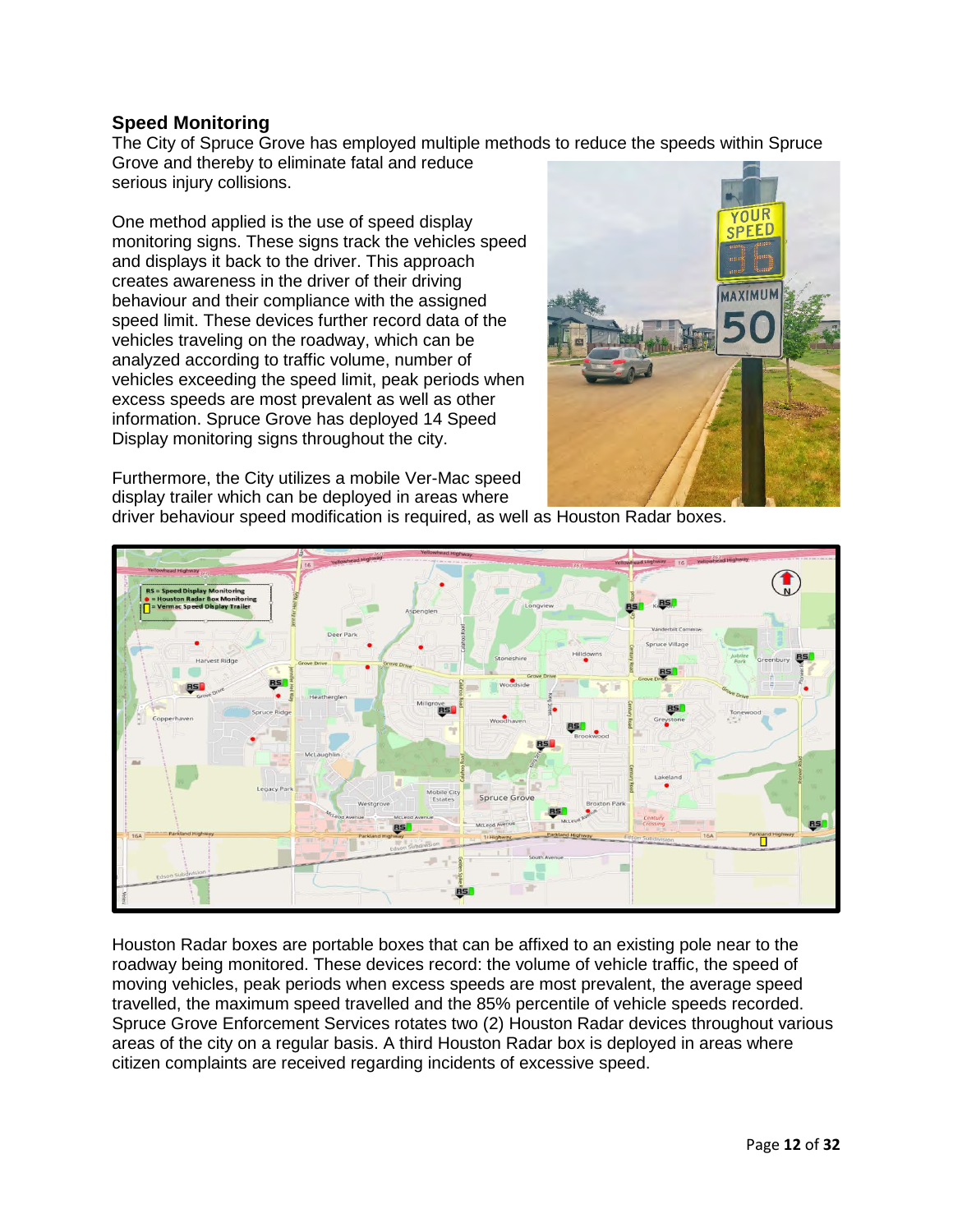The ATE program also utilizes and deploys Houston Radar boxes. They are deployed at assigned ATE sites to analyze data relative to vehicle speeds, volume of traffic and peak periods when vehicles travel in excess of the speed limit at or near those sites.

#### **Automated Traffic Enforcement (ATE)**

The City of Spruce Grove utilizes Automated Traffic Enforcement (ATE). The ultimate responsibility for the ATE program rests with the police service of jurisdiction, which in Spruce Grove is the RCMP. It is further regulated by the Alberta Justice and Solicitor General (AJSG) department.

In January 2017 the City of Spruce Grove's ATE program was audited. The AJSG released their findings in March 2017. The audit concluded that *"overall, their (Spruce Grove) ATE program is well run and those involved are knowledgeable and appear both professional and dedicated to ensuring it is run in accordance with the underlying principles of the Provincial ATE program."*

The audit findings were reviewed by a committee comprised of representatives of the City of Spruce Grove Protective and Enforcement Services, Corporate Communications, Financial Planning, Technical Services and the RCMP. This resulted in a report entitled *"Automated Traffic Enforcement – Operational Effectiveness Review"*. The report was presented to the City's Mayor and Council in May 2017 which resulted in further recommendations to enhance the ATE program.

In April 2019 the City's Mayor and council, building upon the AJSG audit and City's Operational Effectiveness Review, developed the City's *"Automated Traffic Enforcement Policy".* This policy outlines a framework and the City's commitment in ensuring that the operation of ATE not only meet the requirements of the provincial guidelines and principles, but further addresses Spruce Grove's traffic safety priorities and community needs. One of the components of this policy is to enhance public awareness on how ATE operates. The policy has been posted on the City's website for the public to view.

The effectiveness of ATE in modifying driver behaviour can be assessed from the changes in the number of violations per hour from 2012 to 2018. The Spruce Grove ATE program has been successful in reducing the speeds within the city. The chart below illustrates the violations per hour of individuals travelling in excess of the speed limit captured by both fixed and mobile



speed detection cameras. Not only have the number of violators decreased traveling in excess of 15 km/hr over the speed limit, the number of violators travelling between 10 to 14 km/hr have likewise decreased or plateaued.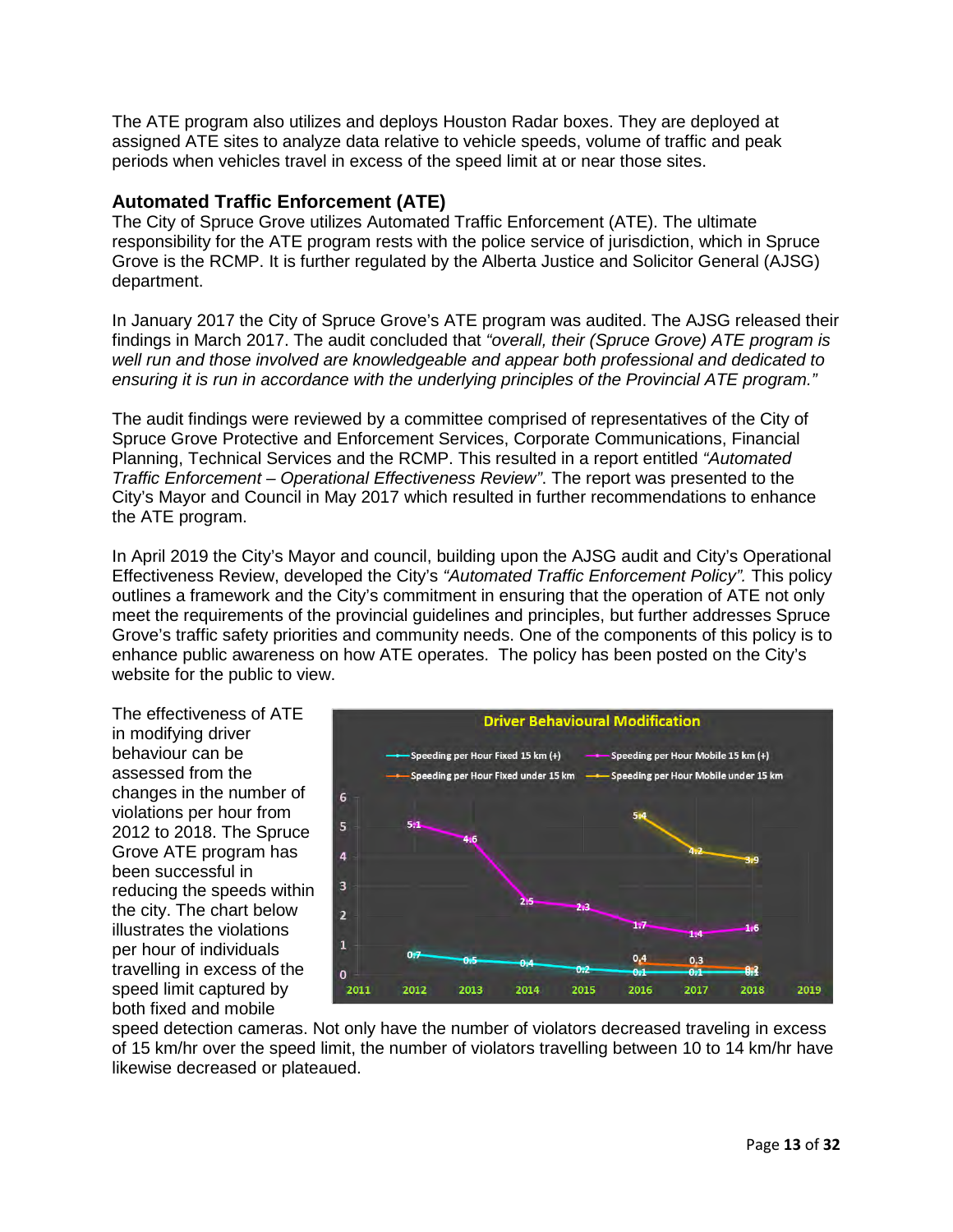Spruce Grove utilizes both fixed, Intersection Safety Device (ISD), and portable mobile cameras as its ATE program. Fixed ISDs are fully automated systems that are mounted above or before intersections. Mobile ATE are vehicle mounted, or portable systems that are controlled by an operator who is either inside a vehicle or located nearby. The fixed ISD system is operational 24 hours per day, whereas the mobile system is temporary and moves from location to location for a period of time. These systems have significantly reduced speed and red light infractions at key intersections within the City of Spruce Grove.

ATE, where successful, should reflect a diminishing return or a decrease in violations. This was indeed observed. Reduction in the frequency of violations were noted in speed and red light violations at fixed intersection safety device camera locations.

|                                            | FIXED - INTERSECTION SAFETY DEVICES (ISD)   |       |              |                            |  |            |       |              |                                |  |          |       |              |                        |       |            |
|--------------------------------------------|---------------------------------------------|-------|--------------|----------------------------|--|------------|-------|--------------|--------------------------------|--|----------|-------|--------------|------------------------|-------|------------|
| <b>Spruce Grove Violations per</b><br>Hour |                                             | 2016  |              | 2016                       |  |            | 2017  |              | 2017                           |  | 2018     |       |              | 2018                   |       |            |
|                                            |                                             |       | Violations   |                            |  |            |       | Violations   |                                |  |          |       | Violations   |                        |       |            |
| Zone                                       | Location                                    | Speed |              | Red Stop Hrs<br>Light Sign |  | <b>VPH</b> | Speed |              | Red Stop Hrs VPH<br>Light Sign |  |          | Speed |              | Red Stop<br>Light Sign | Hrs I | <b>VPH</b> |
| 90268                                      | Grove Drive EB at/near<br>Century Road      | 76    | $\mathbf{1}$ |                            |  | 0          | 48    | $\mathbf{1}$ |                                |  | $\Omega$ | 40    | $\Omega$     |                        |       | 0          |
| 90269                                      | Century Road NB at/near<br>Grove Drive      | 848   | 24           |                            |  | 0.1        | 596   | 21           |                                |  | 0.1      | 6     | $\mathbf{1}$ |                        |       | 0          |
| 90270                                      | Century Road SB at/near<br>Grove Drive      | 1906  | 4            |                            |  | 0.2        | 612   | 9            |                                |  | 0.1      | 1016  | 9            |                        |       | 0.1        |
| 90271                                      | Highway 16A WB at/near<br>Jennifer Heil Way | 4297  | 23           |                            |  | 0.5        | 1780  | 16           |                                |  | 0.2      | 860   | $\Omega$     |                        |       | 0.3        |
| 90272                                      | Highway 16A EB at/near<br>Campsite Road     | 6627  | 68           |                            |  | 0.8        | 2768  | 30           |                                |  | 0.4      | 2705  | 20           |                        |       | 0.3        |
| 90277                                      | Highway 16A WB at or<br>near Century Road   | 5019  | 14           |                            |  | 0.6        | 2556  | 22           |                                |  | 0.3      | 1218  | $\Omega$     |                        |       | 0.2        |
| 90278                                      | Highway 16A EB at or<br>near Century Road   | 10016 | 24           |                            |  | 1.2        | 12963 | 30           |                                |  | 1.5      | 9558  | 27           |                        |       | 1.4        |
|                                            | <b>TOTAL</b>                                | 28789 | 158          |                            |  | 0.5        | 21323 | 129          |                                |  | 0.4      | 15403 | 57           |                        |       | 0.3        |

Reductions were also noted in mobile speed and red light infractions. ATE operational enforcement hours were categorized according the type of infraction being enforced, either speed, red light, or stop sign enforcement. There were a few sites where dual, speed / red light enforcement occurred. The hours at these locations were not separated specific to the type of enforcement conducted. They were combined. Thus, for consistency the hours at these locations were included within the speed only calculations. When one divides the number of violations by the number of ATE operational hours one obtains a violation per hour rate (VPH).

In 2017, there were 24,357 mobile speed violations issued in 3,947.47 hours. This provides a violation per hour rate for 2017 of 6.17 (VPH). In 2018 there were 10,360 violations issued in 1,886.87 hours of mobile speed enforcement. This provides a VPH rate in 2018 of 5.49 VPH. This represents a drop of 11% in violations per hour between 2018 and 2017.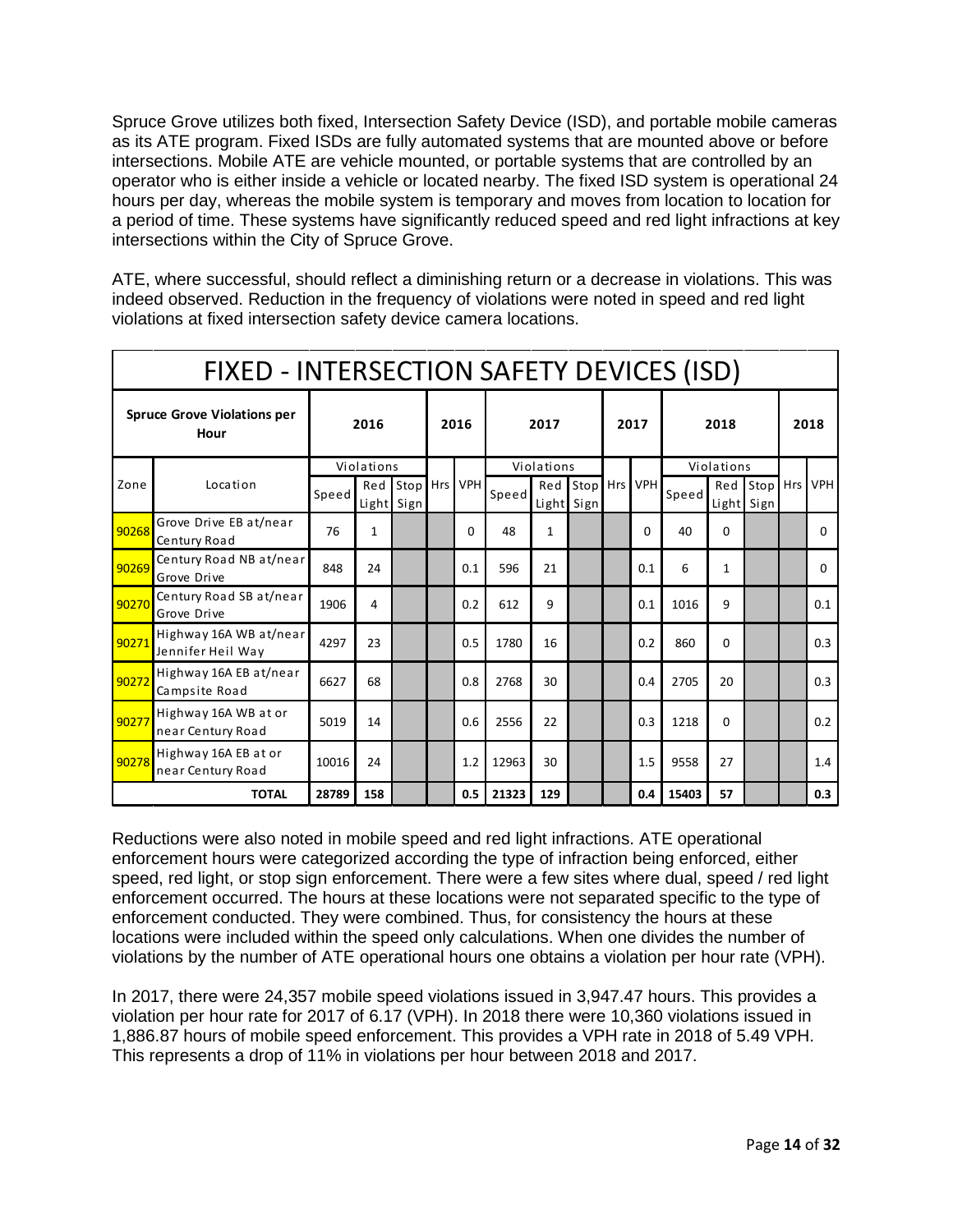ATE mobile red light enforcement hours in 2018 increased relative to 2017 hours. In 2017, A.T.E. mobile red light enforcement issued 1,427 tickets in 561.02 hours. This provides a violation per hour rate of 2.54 VPH. In 2018, a total of 2,169 tickets were issued within the span of 899.17 mobile operational hours. This equates to a violation rate of 2.41 VPH. This represents a drop of 5.01% in violations per hour between 2018 and 2017.

ATE mobile stop sign enforcement hours decreased in 2018 from 2017. In 2017, ATE mobile stop sign enforcement issued 3,197 violations in 1,492.80 operational hours. In 2018, ATE mobile stop sign enforcement issued 3,237 violations in 1,228.72 operational hours. This provides a violation rate in 2017 of 2.14 VPH, and for 2018 a violation rate of 2.63 VPH. This represents an increase of 22.89% in violations per hour between 2018 and 2017.

# **Public Perception of Speed and Automated Traffic Enforcement**

Spruce Grove, being a partner with the Capital Region Intersection Safety Partnership, (CRISP) commissioned a Traffic Safety Culture Survey in 2016. The 2016 Traffic Safety Culture Survey provides insights on how road users perceive themselves and their actions, the actions of others, and the rules of the road. Road user behaviour is a factor in the vast majority of collisions. Culture can be defined in terms of beliefs, values and norms that guide everyday life. In turn traffic safety culture can be thought of in terms of attitudes and behaviours as they relate to traffic safety. The 2016 Traffic Safety Culture Survey conducted telephone, online, and focus group sessions with community members representing the City of St. Albert, City of Edmonton, City of Leduc, City of Spruce Grove and Sherwood Park.

The operation of ATE is in-line with the perceptions of the survey participants. The following was noted, to the following questions:

| <b>Speed over the</b><br>speed limit | <b>Insight Focus</b><br><b>Group</b> | <b>Online Participants</b><br><b>Surveyed</b> | <b>Telephone</b><br><b>Participants</b> |
|--------------------------------------|--------------------------------------|-----------------------------------------------|-----------------------------------------|
| Over 15km/hr                         | $0.0\%$                              | 0.3%                                          | 0.4%                                    |
| 11-15 km/hr                          | 0.5%                                 | 1.2%                                          | 0.7%                                    |
| 6-10 km/hr                           | 7.1%                                 | 9.8%                                          | 5.0%                                    |
| $1-5$ km/hr                          | 26.8%                                | 24.5%                                         | 27.7%                                   |
| 0 km/hr                              | 65.5%                                | 64.2%                                         | 66.2%                                   |

a) On a residential street how many kilometers above the posted speed limit do you, personally feel it is okay to drive?<sup>[11](#page-15-0)</sup>

There is very little tolerance for individuals exceeding the speed limit in residential areas. Comments from participants included respect for traffic rules and laws, safety and respect for community. Some of the commentary associated with these responses included:

 $\overline{\phantom{a}}$ 

<span id="page-15-0"></span><sup>&</sup>lt;sup>11</sup> 2016 Traffic Safety Culture Survey; Edmonton and Area Traffic Safety Culture Survey: Summary of Key findings – Page23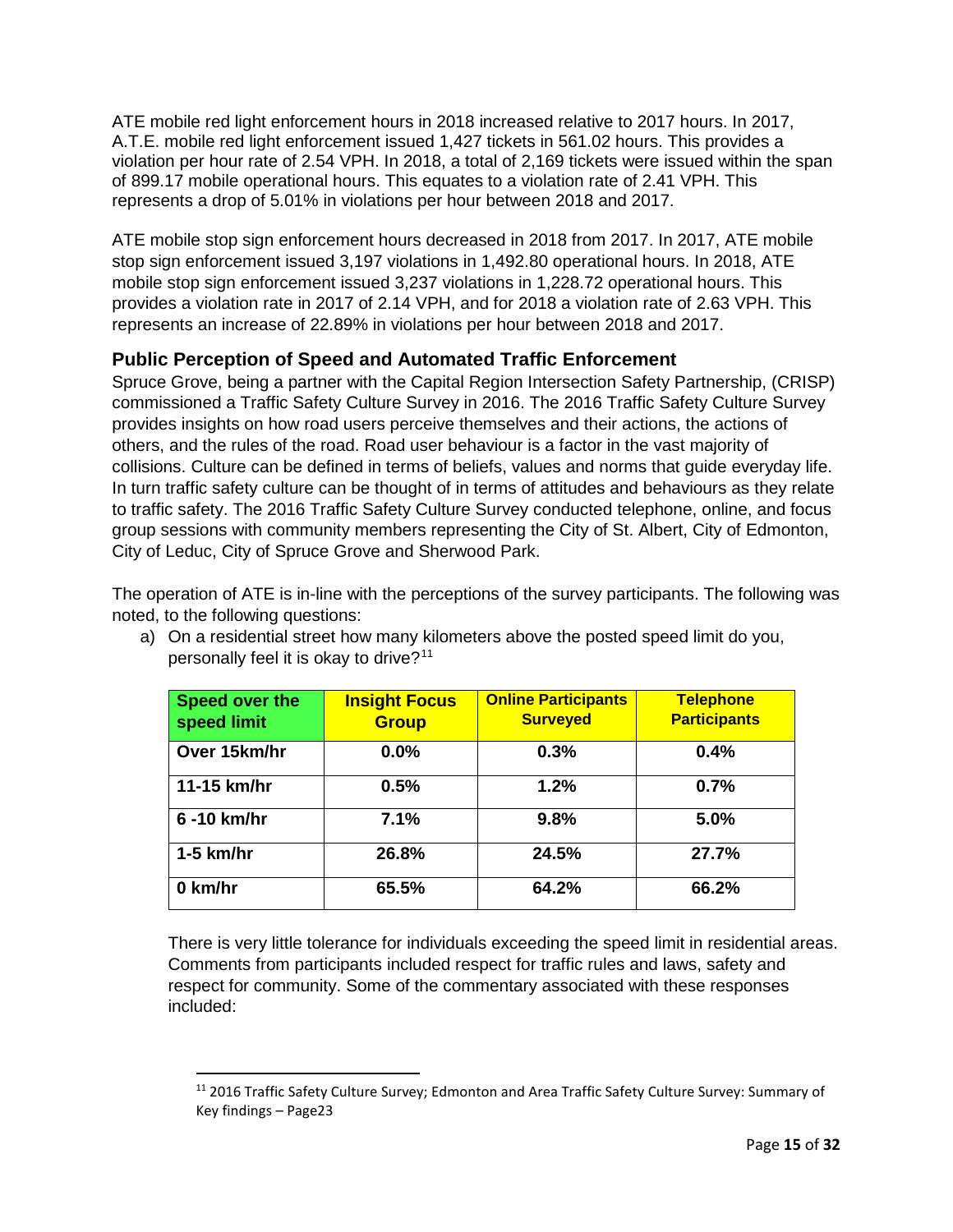- They feel as though speed limits are set not to limit the number of crashes, but instead to limit the severity of the crash if it occurs. If they were involved in a collision or crash, they would want to have the best possible chance to survive or limit injury, and obeying the posted speed limit is a way they can control that chance.
- Residential streets have too many unforeseeable variables – kids, pets, balls, toys that can instantly come into the "line of fire".

| Speed over the<br>speed limit | <b>Participants</b><br><b>Surveyed</b><br><b>Responses</b> |
|-------------------------------|------------------------------------------------------------|
| Over 15km/hr                  | 0.2%                                                       |
| 11-15 km/hr                   | 0.1%                                                       |
| 6-10 km/hr                    | 2.1%                                                       |
| $1-5$ km/hr                   | 7.3%                                                       |
| 0 km/hr                       | 90.3%                                                      |

- The car is secondary mode of transportation in these areas.
- Drive slow and save a life.

 $\overline{\phantom{a}}$ 

b) Near a school, how many kilometers above the posted speed limit do you, personally feel it is okay to drive?<sup>[12](#page-16-0)</sup>

Respondents clearly felt that speeding near a school zone, or in school areas is not acceptable. While the majority of respondents felt that it is not okay to speed in school and residential streets, there was some variation in perceptions when the subject concerned freeways.

c) On a freeway, how many kilometers above the posted speed limit do you personally feel it is okay to drive?<sup>[13](#page-16-1)</sup>

| Speed over the<br>speed limit | <b>Insight Focus</b><br><b>Group</b> | <b>Online Participants</b><br><b>Surveyed</b> | <b>Telephone</b><br><b>Participants</b> |  |  |
|-------------------------------|--------------------------------------|-----------------------------------------------|-----------------------------------------|--|--|
| Over 15km/hr                  | 3.9%                                 | 8.9%                                          | 3.2%                                    |  |  |
| 11-15 km/hr                   | 16.0%                                | 10.4%                                         | 9.8%                                    |  |  |
| 6-10 km/hr                    | 47.2%                                | 43.0%                                         | 47.8%                                   |  |  |
| $1-5$ km/hr                   | 21.7%                                | 18.9%                                         | 26.4%                                   |  |  |
| 0 km/hr                       | 11.3%                                | 8.8%                                          | 12.9%                                   |  |  |

On average 79.3% of the respondents, stated that travelling above 10 km/hr over the speed limit is unacceptable. The above tables suggest that the population believes in adherence to speed limits.

The utilization of Automated Traffic Enforcement and other technologies were identified by participants of the 2016 Traffic Safety Culture as influential in both reducing speed and altering driving behaviour. The survey also identified speeds which were

<span id="page-16-0"></span><sup>&</sup>lt;sup>12</sup> 2016 Traffic Safety Culture Survey; Edmonton and Area Traffic Safety Culture Survey: Summary of Key findings – Page 25

<span id="page-16-1"></span><sup>&</sup>lt;sup>13</sup> 2016 Traffic Safety Culture Survey; Edmonton and Area Traffic Safety Culture Survey: Summary of Key findings – Page 21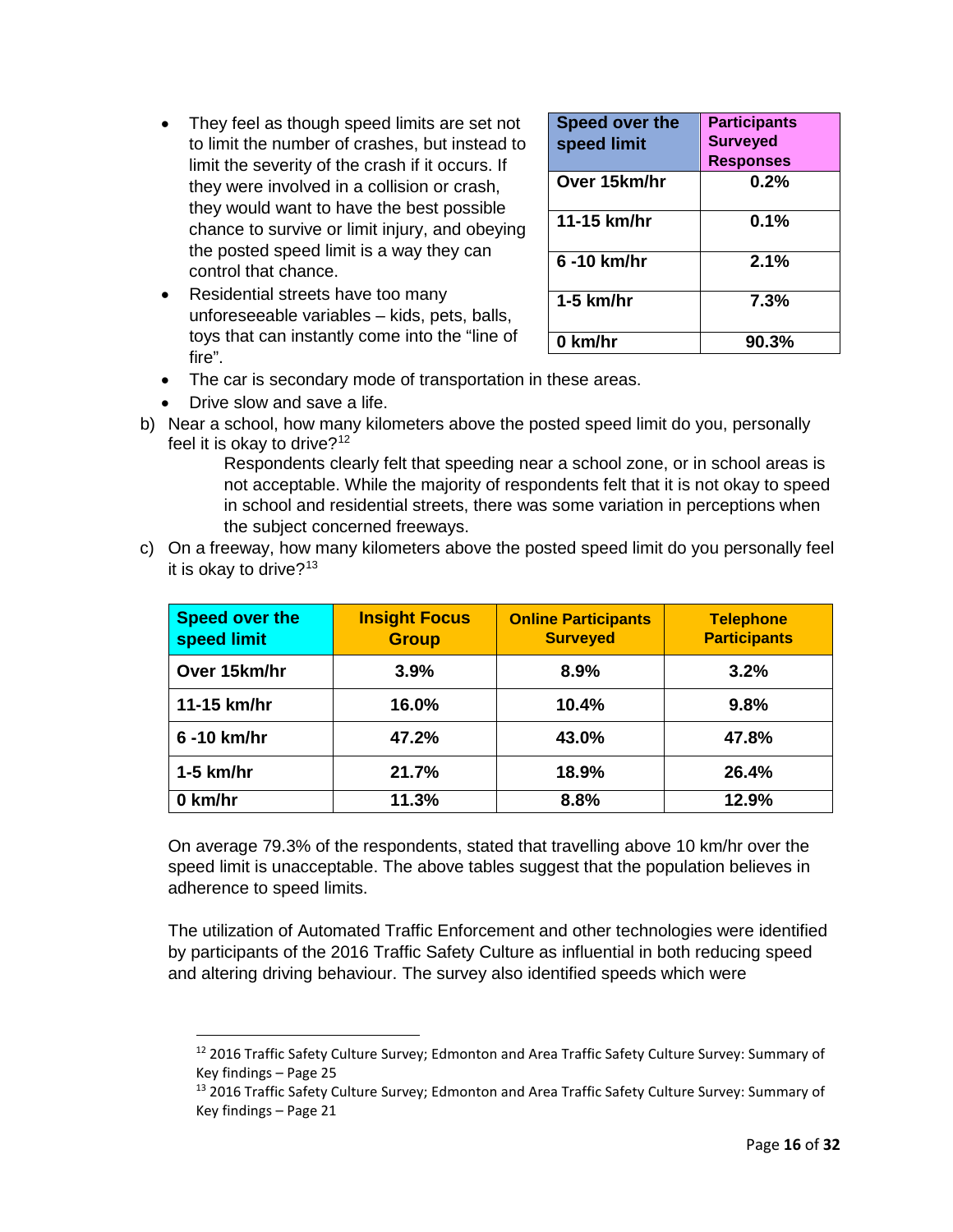unacceptable in built up areas. This as well as the limited number of complaints received against the ATE program supports the effectiveness and relative acceptance of it.

## **Traditional (Manned) Enforcement Operations**

Traditional enforcement is a corrective method applied after an offence has been committed by imposing a penalty against a violating driver, mostly by means of fines and / or through demerits. Traditional manned enforcement mostly takes place overtly or covertly by police or peace officers confronting violating drivers by stopping them on the spot after a violation along a road. This type of enforcement is effective, but tends to be quite inefficient due to high labour content. [14](#page-17-0)

To maximize visibility, and enhance resource deployment the Spruce Grove RCMP. Spruce Grove Enforcement Services conducted high visibility joint force operations to augment other applied traffic safety measures. In 2017, sixteen (16) joint forces traffic safety operations were conducted. In 2018, twenty-six (26) joint forces traffic safety operations were conducted.

The following chart illustrates the number of traffic violations notices issued by Spruce Grove Enforcement Services between the years 2016 to 2018, and RCMP for the years 2017 to 2018.

| <b>Violation Type</b>                 | 2016        | 2017        | 2017         | 2018        | 2018        |
|---------------------------------------|-------------|-------------|--------------|-------------|-------------|
|                                       | <b>SGES</b> | <b>SGES</b> | <b>RCMP</b>  | <b>SGES</b> | <b>RCMP</b> |
| <b>Total</b>                          | 1248        | 1863        | 951          | 1222        | 92415       |
| <b>General Moving Traffic</b>         | 98          | 129         | 30916        | 80          | 40917       |
| <b>Distracted Driving</b>             | 36          | 62          | $\bf{0}$     | 67          | $\bf{0}$    |
| Speed                                 | 695         | 855         | 505          | 414         | 251         |
| Operator / License / Plate Violations | 349         | 686         | 84           | 577         | $36^{18}$   |
| Intersection                          | 49          | 94          | 53           | 59          | 32          |
| Pedestrian                            | 6           | 6           | $\mathbf{0}$ | 3           | $\bf{0}$    |
| <b>School Bus</b>                     | 15          | 31          | $\bf{0}$     | 22          | $\bf{0}$    |
| <b>Occupant Restraint</b>             | 13          | 27          | 12           | 25          | 196         |

 $\overline{\phantom{a}}$ 

<span id="page-17-1"></span><span id="page-17-0"></span><sup>&</sup>lt;sup>14</sup> Making Traffic Safer – Speed Reduction Methods to Promote Road Safety and Save Lives"; 2017-03-09

<span id="page-17-2"></span><sup>&</sup>lt;sup>15</sup> RCMP Total Tickets = 926 however 2 were parking tickets, thus not included.<br><sup>16</sup> Includes 2 Bylaw Traffic Offences

 $17$  Includes General Moving and Non-moving violations, Fail to remain at scene, and careless driving.

<span id="page-17-4"></span><span id="page-17-3"></span> $18$  Includes Drive While Disqualified – No insurance.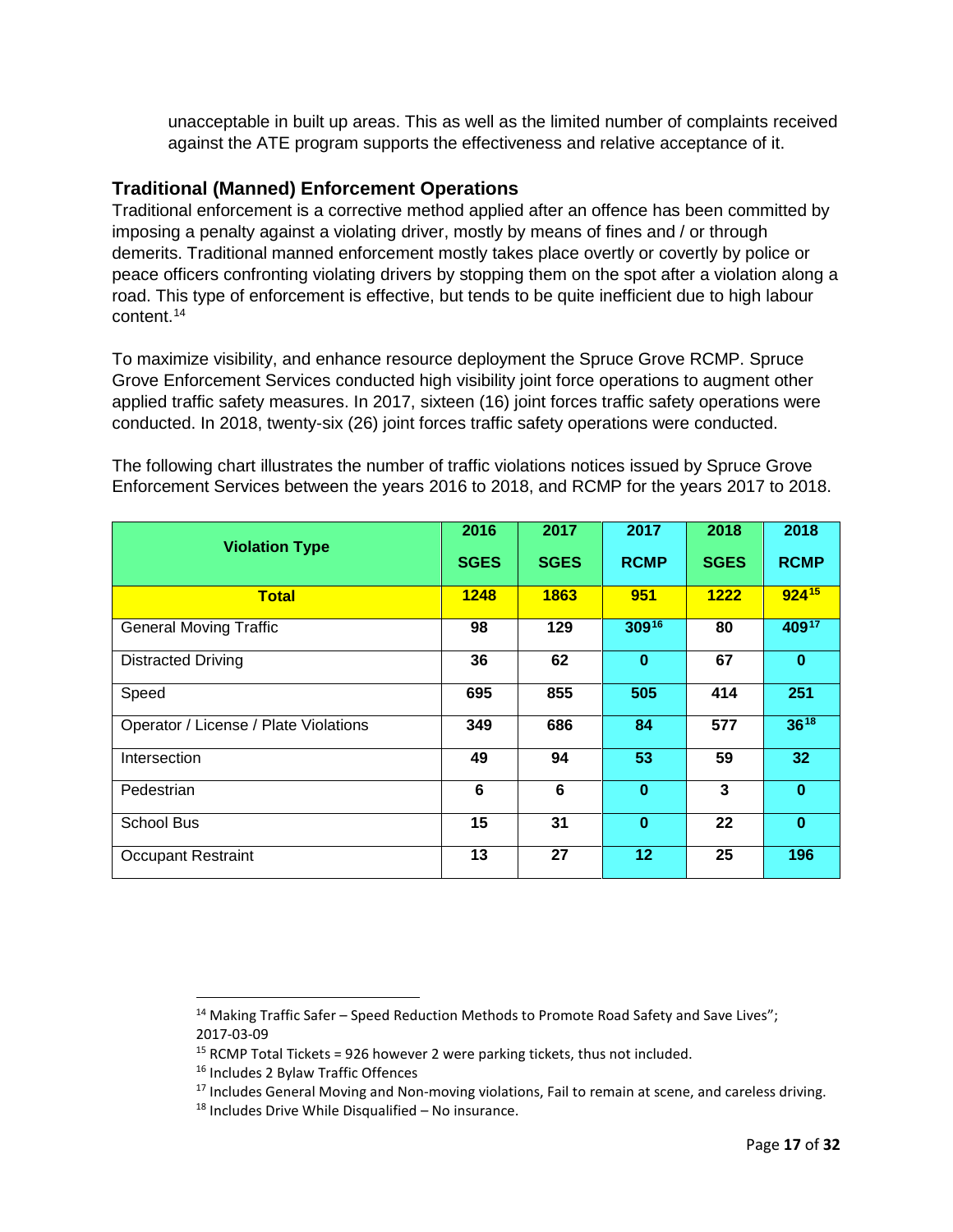How enforcement operations are conducted has an impact on whether the change is specific to a location, or whether the deterrence is broader in scope and of a more general nature. The World Health Organization noted that:

- "*operating highly visible (police or fixed camera) enforcement in the same areas all the time is likely to result in drivers being deterred from committing violations only in those specific areas.*
- *Operating a mix of highly visible and strategically directed police patrols or speed cameras increases public perception that speed enforcement can happen anywhere and at any time. Unpredictability of where and when speed enforcement operations take place will have a more general deterrent effect by encouraging drivers to drive within the speed limit no matter where or when they are travelling."[19](#page-18-0)*

Spruce Grove utilizes a mix of traffic safety operation methods to achieve identifiable results. Fixed ISD devices, mobile ATE devices, and strategic traditional high visibility uniformed staff enforcement is achieving behavioural change. These enforcement methods have and continue to create a public perception that enforcement can occur anywhere, and at any time. As a consequence driver behaviour becomes more aligned to remain within the rules of the road and the laws that govern safe driving practices.

# **School Zone Enforcement**

 $\overline{\phantom{a}}$ 

The city of Spruce Grove has (2) identified school zones. These are located along King Street by Brookwood School and along Pioneer Road by the Prescott Learning Centre. The engineering designs for the other schools located within the city have resulted in these locations being designated school areas where the speed limit does not have to be reduced.

These areas are none the less high pedestrian areas. School zone and school areas have a greater concentration of vulnerable road users who are either on foot, on manual propulsion devices, and generally young in age. A paramount factor in these areas is educating all on the observance of proper road safety etiquette. A greater emphasis on high visibility, uniformed patrols and enforcement has been placed in these areas. In 2018 Spruce Grove Enforcement Services refined its data collection process to more accurately capture and track enforcement activities in these areas. There are on average approximately 184 instructional days in a school year.

| <b>School</b>                      | 2017 | 2018 |
|------------------------------------|------|------|
| <b>Brookwood School</b>            | 24   | 32   |
| Ecole Broxton Park School          | 3    | 6    |
| Copperhaven School                 |      | 10   |
| Greystone Centennial Middle School |      | 12   |
| Living Waters Christian Academy    |      | 3    |
| Millgrove School                   |      | 6    |
| <b>Prescott Learning Centre</b>    | 3    | 33   |

<span id="page-18-0"></span> $19$  W.H.O - Speed Management: a Road Safety Manual, Module 3, what are the tools for managing speed.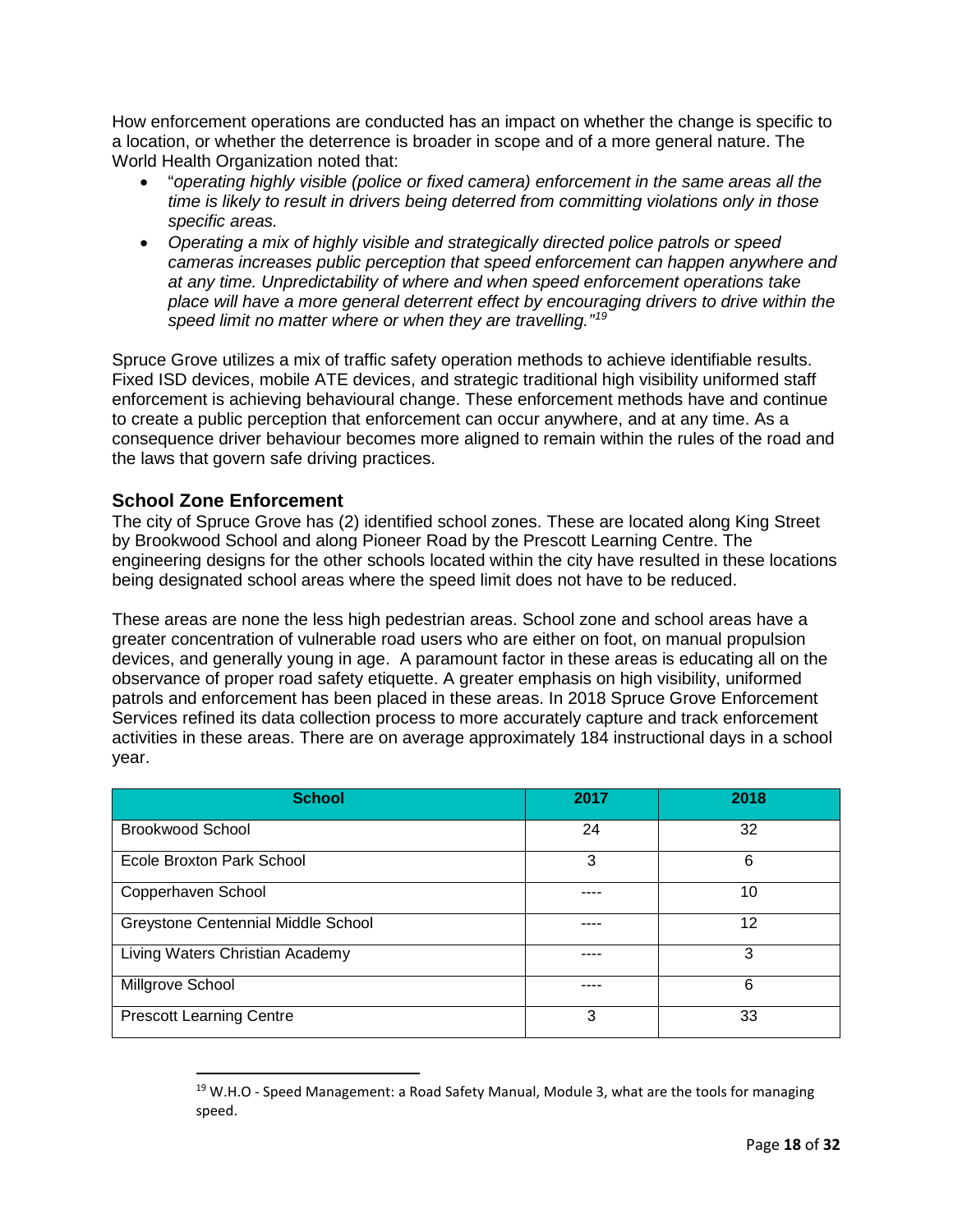| Spruce Grove Composite High School                      |    | 14  |
|---------------------------------------------------------|----|-----|
| St. Joseph Catholic School                              |    | 9   |
| St. Marguerite's / St. Thomas Acquinas Catholic Schools |    |     |
| St. Peter the Apostle Catholic School                   |    | 18  |
| Woodhaven Middle School                                 |    | 13  |
| <b>TOTAL</b>                                            | 34 | 158 |

*School Zone Patrols conducted by Spruce Grove Enforcement*

# **Engineering, Construction and Road Changes**

Road design can play a major role in reducing serious injury and deaths to people. Roads can function to help manage speeds, reduce task complexity and allow for human error. They guide drivers to do the right thing and reduce the forces on people when a collision occurs. Measures include giving street attributes that correspond with their speed limit, making turning radii shorter, converting two way stop intersections to four-way stop intersections, road signalization and implementing traffic calming measures.

Spruce Grove Enforcement Services works in collaboration with the City of Spruce Grove Engineering, Planning and Development, and Public Works departments to examine road design, configurations and signalization measures to enhance safety. Road changes and signalization changes from 2016 to 2018 inclusive have included the following:

# *Road Design Changes*

Road design changes have been conducted to manage and control the increased traffic volume experienced by the city's population growth, including the redesign of Jennifer Heil Way in the area of McLeod Avenue and at the intersection with Highway 16A in 2016. The changes included the widening of roads and the creation of dedicated turn lanes.

# *Traffic Calming Measures*

Traffic calming measures have included the construction of roundabouts. These intersections assist in reducing speeds and impact forces by reducing right angle collisions. The following has been completed from 2016 – 2018.

- Intersection upgrade McLeod Avenue / Nelson Drive roundabout 2016
- Pioneer Road / Grove Drive roundabout 2018
- Pioneer Road / Fenwyck Boulevard 2018
- Pioneer Road / future McLeod Avenue / Easton intersection– 2018
- Grove Drive West West of Copperhaven School 2018
- Intersection upgrade Grove Drive West / Copperhaven Drive / Spruce Ridge Drive  $-2018.$

# *Road Signalization*

Road signalization is an important aspect towards road safety. Road signalization provides routine gaps in traffic that may be used for vehicles to turn onto or cross roadways. Road signalization sequencing and coordinated pairing can impact driver and pedestrian behaviour and the preponderance towards risk taking. Data collected from Houston Radar boxes, speed display monitoring signs and traffic collision data are analyzed and assessed to coordinate road signalization timing, sequencing and upgrades. Some of the assessments have included:

• Diamond Avenue / Golden Spike Road - signal warrant analysis (2016)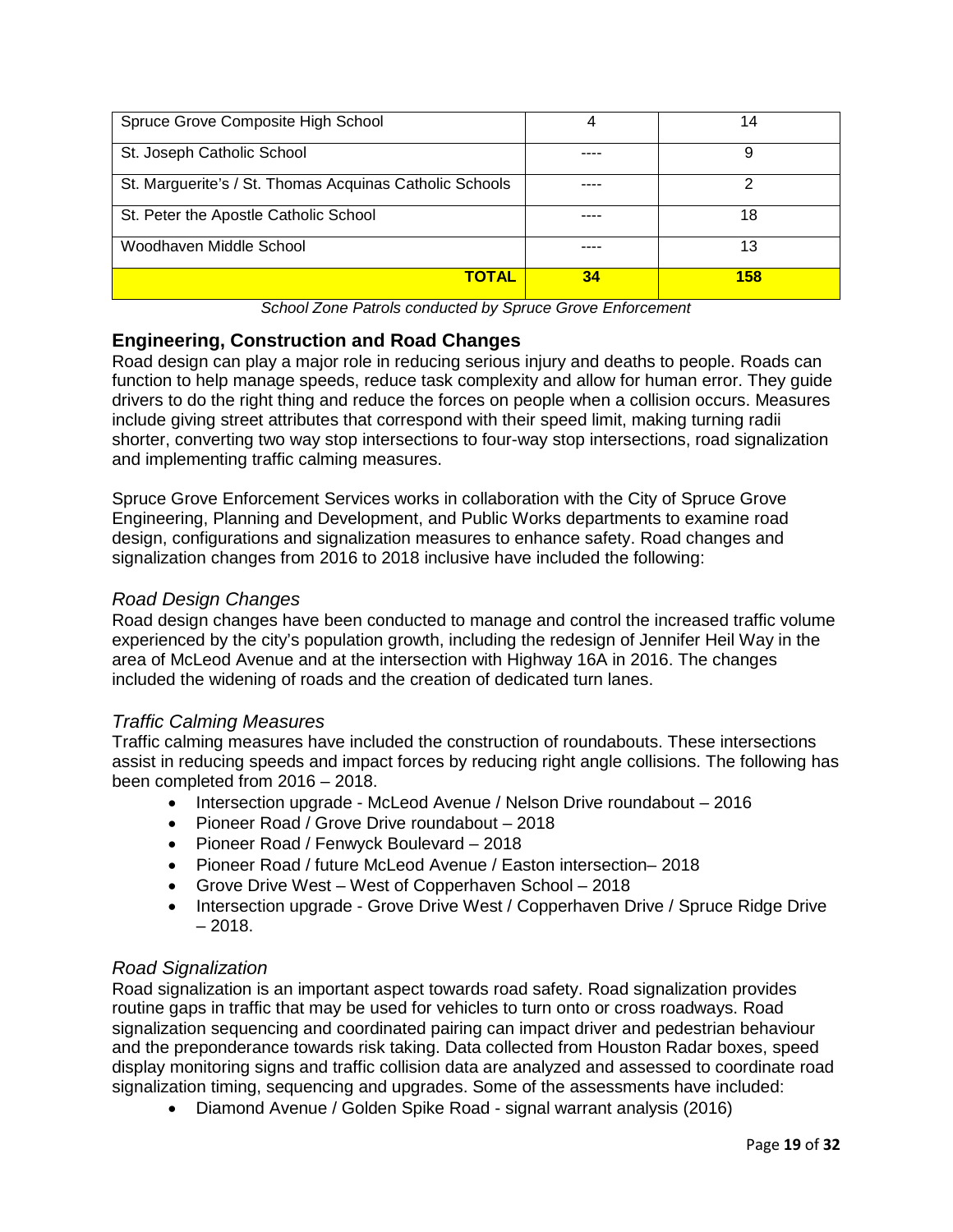- King Street and Mcleod Avenue signal warrant analysis (2016)
- King Street and Brookwood Drive signal warrant analysis (2016)
- Highway 16A corridor (east and west) signal timing adjustment (2018)

#### *Pedestrian Activated Rectangular Rapid Flashing Beacons*

Pedestrian visibility at road crossings is critical in collision mitigation. Factors such as pedestrian clothing, time of day and weather conditions impact a driver's ability to see a pedestrian or other vulnerable road user. Pedestrian activated Rectangular Rapid Flashing Beacons (RRFB) enhance safety at roadway crossing locations.

The City of Spruce Grove traffic safety surveillance includes addressing concerns from the public. Traffic surveillance includes receiving user information and feedback. Spruce Grove Enforcement Services and Engineering receive reports from the general public which is assessed. Portable Houston Radar boxes can be deployed in areas where excessive speed may be noted. In other circumstances an engineering traffic study may be conducted. Engineering may initiate a traffic study to assess the concern cited. If the data warrants, changes are implemented. Of particular note between 2016 and 2018 are the installation of Pedestrian Activated RRFBs:

- Grove Drive at Tonewood Boulevard
- Grove Drive at Fieldstone Drive
- All pedestrian activated overhead crosswalks were upgraded to include RRFB on both sides of the roadways.

#### *Speed Reduction Changes*

The determination whether a school or playground is defined as a zone, where the speed limit is reduced as opposed to an area where the speed limit is not reduced, is dependent upon an infrastructure and transportation assessment. Alberta Infrastructure and Transportation provides a matrix whereby an appropriate assessment may be conducted based on various criteria. Wherever possible, mitigation measures are explored that would reduce the score so that zones can be avoided. That being said, local conditions are considered to determine the appropriate treatment of these locations.

Prior to 2018 the roadway along Pioneer Road, by the Prescott Learning Centre, was classified as a school area. The school zone matrix score was such whereby the location could be treated either as a school zone or as a school area. In 2018, as a result of concerns and input received from the public this area was changed from being a school area to a speed-reduced school zone.

In 2018, a speed change was also made along Highway 16A, proximal to Pioneer Road. The opening of Pioneer Road and the erection of traffic lights necessitated a speed reduction in this area. In an effort to educate the public of this speed change a speed monitoring display sign, and a Ver-Mac sign were utilized to educate the public of the speed change.

#### **Education / Public Awareness:**

The Safe Systems approach encourages an ameliorated understanding of the interactions between key elements of the road system. This includes the interactions between the road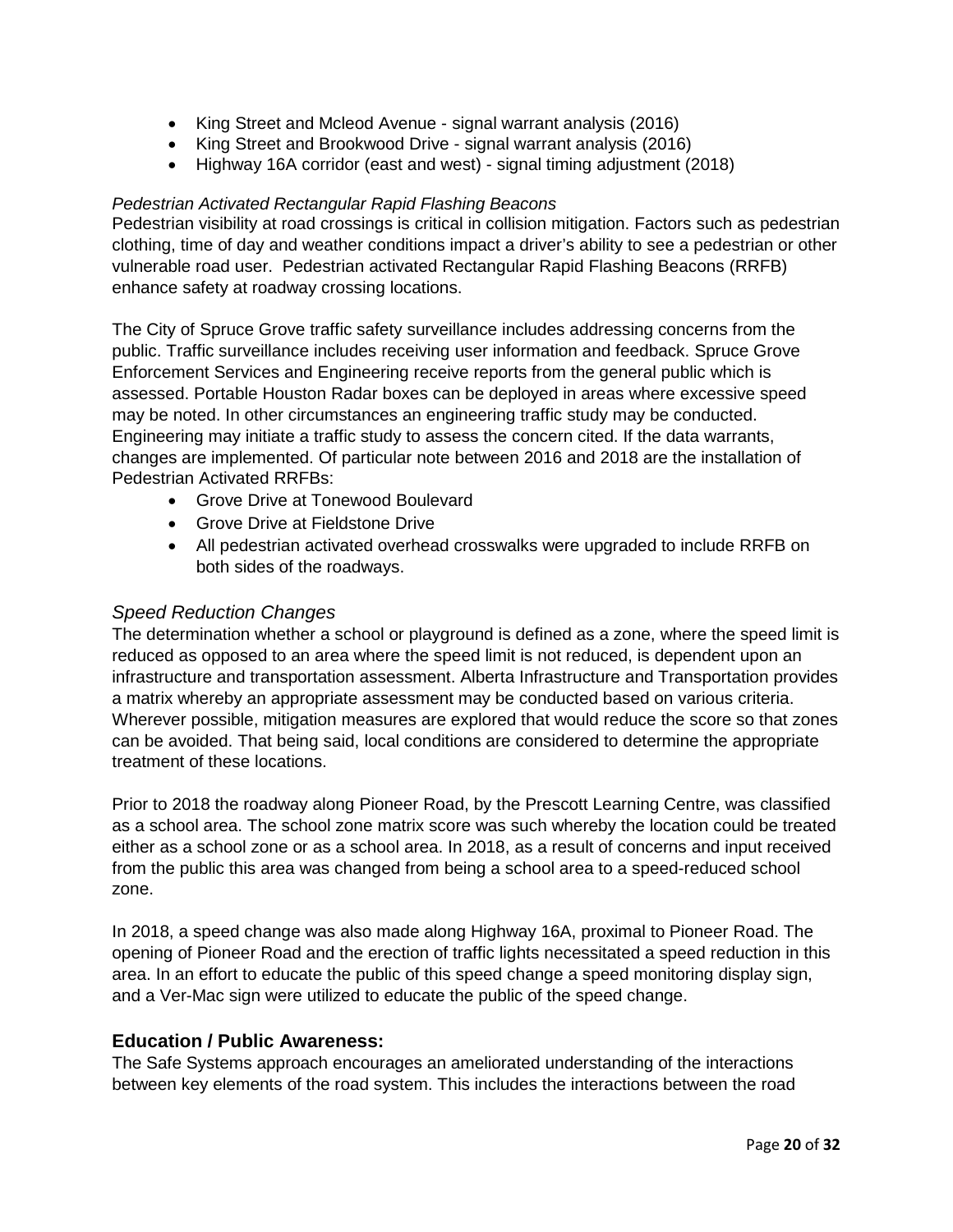users which may be defined as drivers, passengers, pedestrians, cyclists, young drivers and seniors, with vehicles, roads, roadsides, and speeds traveled.

Education and public awareness range at the macro level from conducting broad based education campaigns, providing evidence based statistics and research, to providing driver feedback information, and high visibility enforcement initiatives. It may also be at the more micro level, designed to address a specific audience, or targeted towards a specifically identified topic or behaviour.

Education can also be directed towards the successful transfer of knowledge from researchers, traffic safety experts, to those who are responsible for policy development, legislation and overall system designs. This supports strategic thinking towards a long term vision that addresses the greater public good, and involves stakeholder engagement.

## **2016 Educational Initiatives**

Macro Education – broad based initiatives

- Back to School Traffic Safety Media Campaign
- MADD Red Ribbon Campaign Impaired Driving and Winter Road Safety
- Preparation of Traffic Safety Brochures
- Identification of Automatic Traffic Enforcement sites posted weekly in the local newspaper
- Youth Initiatives and Education in Life and Driving (YIELD) funding
- Speed Display monitoring signs
- Freeze Out Impaired Driving Campaign

Micro Education – specific audience, specific topic or behaviour

- Driving Laws for new Drivers and Impaired Driving St. Peter the Apostle High School young drivers
- Youth Focused Joint Force Operations Traffic Safety Checkstop Grove Drive West RCMP / Spruce Grove Enforcement x 2
- Mini-Monster Bash Vulnerable Road Users Halloween costume, road visibility and safe road crossing – Children
- Candy Cane Check Stops, high visibility Joint forces Operation with Emergency Services personnel at multiple locations throughout Spruce Grove and area – Impaired Driving – Safe winter driving
- Enforcement and Partnership with Alberta Transportation in the enforcement of specific road safety initiatives in accordance with the Traffic Safety Calendar

Knowledge Transfer – Professionals

- Traffic Safety Culture Survey Report CRISP
- Annual Urban Traffic Safety Conference Edmonton

#### **2017 Educational Initiatives**

In 2017 an audit was conducted by Alberta Justice and Solicitor General of the Spruce Grove Automated Traffic Enforcement Program. The details of the Audit were presented to Spruce Grove Mayor and council which was also captured by the local media. A follow-up report was presented to Mayor and Council of actions taken in response to the Alberta Justice and Solicitor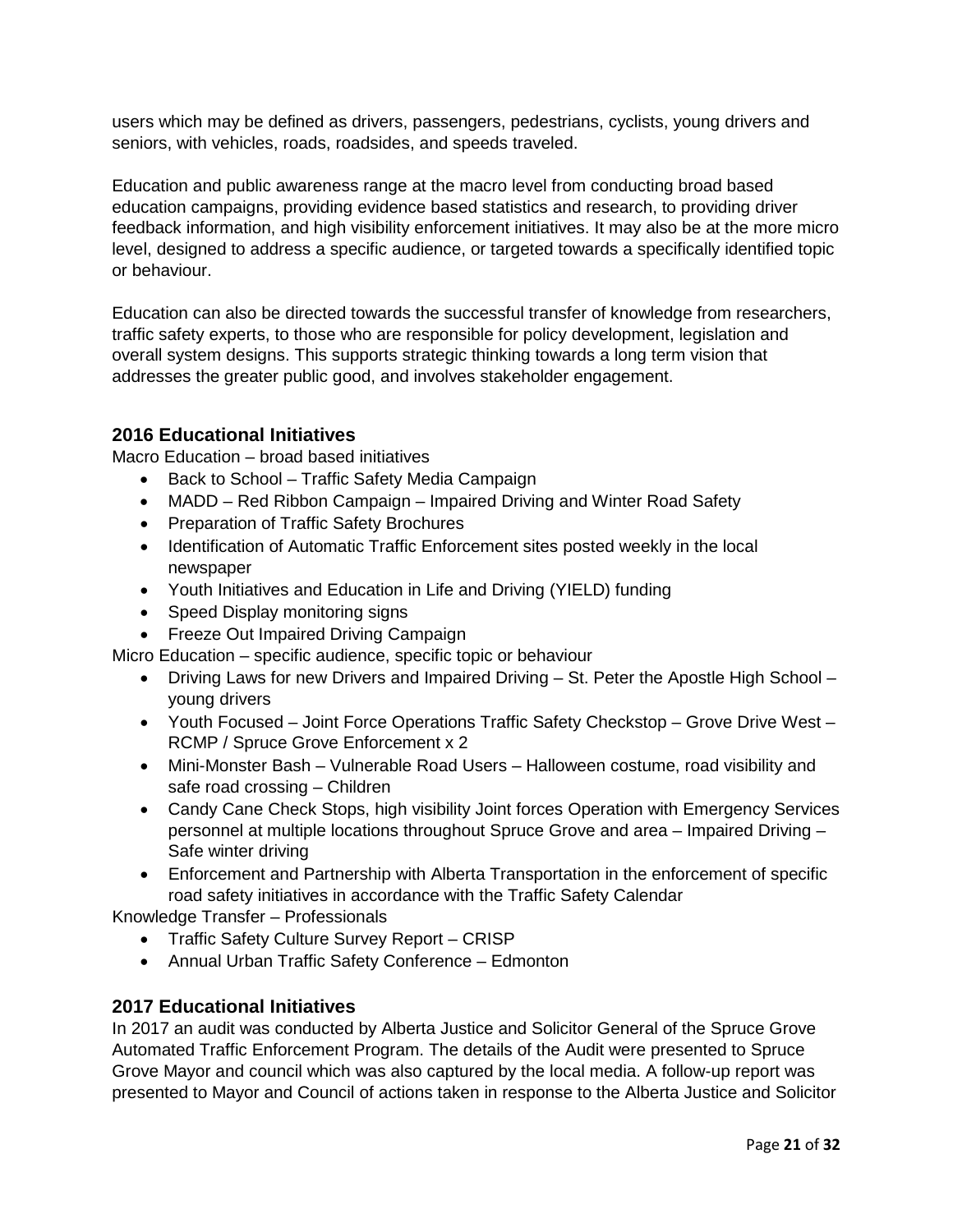General report. A consequence of these actions resulted in better information and statistical compilation.

A joint initiative commenced with Spruce Grove Geographical Information Systems, Spruce Grove Enforcement Services and Spruce Grove Communications to prepare multi-layered maps which would identify the following: Speed limits on roadway systems, location of collisions, location and type of automated enforcement sites, hours of enforcement operations per site, violations per hour per site, traffic volume along with other information. This information was intended to allow the public to view this information on the City's digital platforms thereby creating a greater transparency of traffic enforcement / traffic safety and automated traffic enforcement utilization. This initiative is still moving forward and now forms part of a request for proposal process which is to be completed by December 31, 2019.

#### *Macro Education – broad based initiatives*

- Radio Public Service Announcement Traffic Safety
- City Pulse Magazine Article Distracted Driving
- City Pulse Magazine Article Winter Readiness
- MADD Red Ribbon Campaign Impaired Driving and Winter Road Safety
- Identification of Automatic Traffic Enforcement sites posted weekly in the local newspaper
- Look Before Crossing Halloween Public Service Announcement
- Listing of all Automated Traffic Enforcement sites on the City's digital platform
- Purchase of five Speed Display Monitoring Signs
- Radio Public Service Announcements Holiday Road Safety
- Radio Public Service Announcements New Year Road Safety

*Micro Education - specific audience, specific topic or behaviour*

- New Drivers Distracted / Impaired Driving Presentation St. Thomas Acquinas School
- New Drivers Distracted / Impaired Driving Presentation St. Peter the Apostle High **School**
- New Drivers Distracted / Impaired Driving Presentation Spruce Grove Composite High School
- New Drivers Distracted / Impaired Driving / Winter Safety St. Thomas Acquinas School x 3
- Distracted Driving / Substance Abuse and Impaired Driving Prescott Learning Centre
- Bike Rodeo Bicycle and Road Safety Vulnerable Road Users Elementary Schools x 2
- Regional Conference Student leaders from area schools attended a regional distracted driving conference in Leduc
- Jacy GOOD Presentation Distracted driving St. Peter the Apostle School.
- Mini-Monster Bash Vulnerable road users Halloween costume, road visibility and safe road crossing. – Children
- Liquor Bag Safety Messages Liquor Stores Children and Adults Holiday road safety, impaired driving
- Youth Focused Option 4 Program Joint force operation (JFO) Traffic Safety Checkstop – Grove Drive West – RCMP / Spruce Grove Enforcement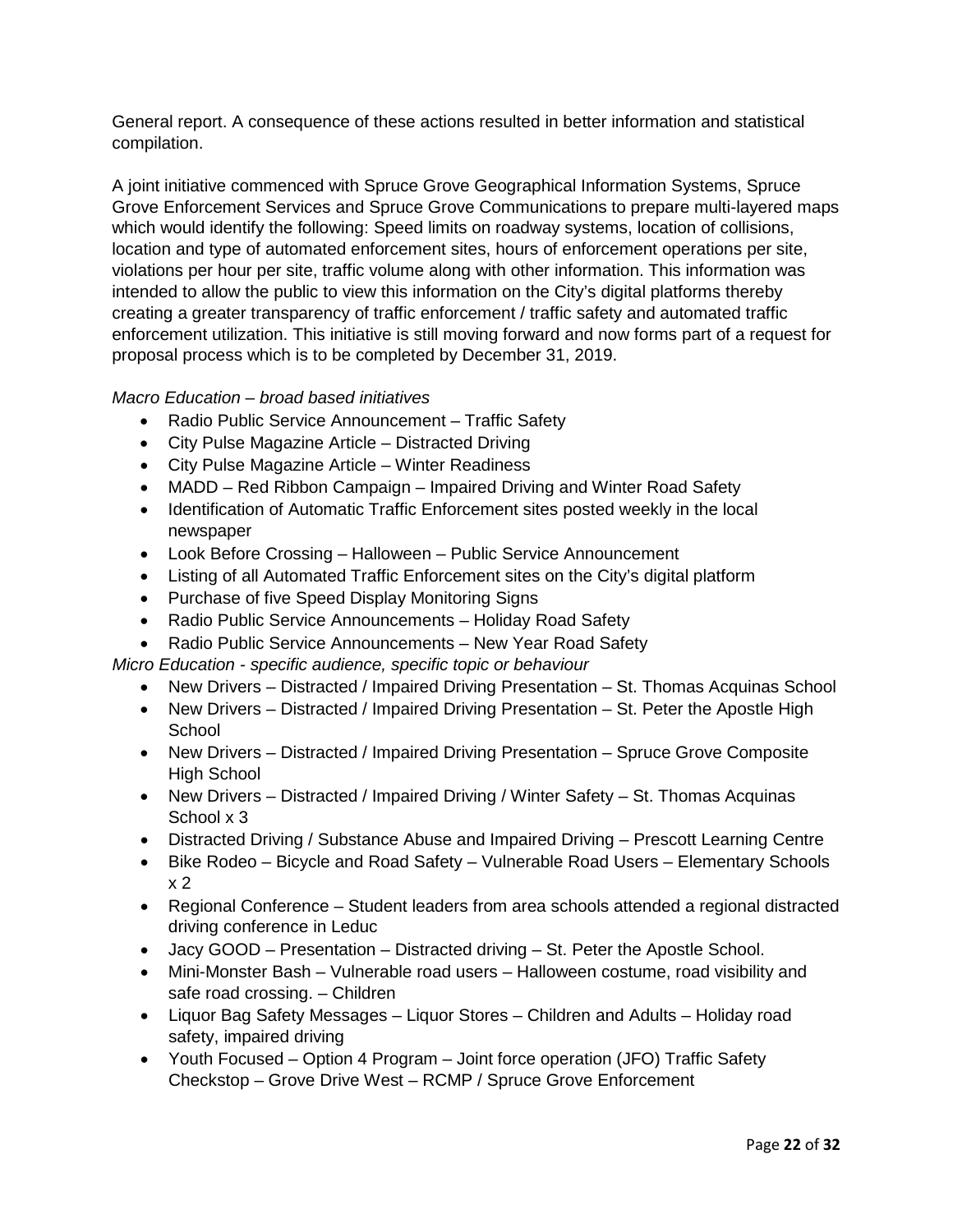- Operation Red Nose High visibility Checkstops Winter and holiday road safety conducted throughout various areas in Spruce Grove x 4
- Candy Cane Check Stops, high visibility joint forces operation with emergency services personnel at multiple locations throughout Spruce Grove and area – Impaired driving – Safe winter driving
- Coffee with a C.O.P. at McDonald's to discuss various traffic safety and other enforcement issues x 4
- Spruce Grove Enforcement Services Partnership with Alberta Transportation in the enforcement of specific road safety initiatives in accordance with the Traffic Safety Calendar



 *Candy Cane Checkstop Operation*

• Responding to public enquiries, questions from the general public via Spruce Grove Communications digital media platform

• Tracking and responding to all Automated Traffic Enforcement complaints and enquiries. *Knowledge Transfer – Professionals*

- International Urban Traffic Safety Conference Banff
- Urban Traffic Safety Research Practices Mobile Photo Enforcement State of the Practice – Regional Conference – Morinville

# **2018 Educational Initiatives**

In 2018 legislative changes at the federal level were anticipated to impact traffic safety. In October 2018, the federal government decriminalized the possession of small amounts of cannabis. The public demanded information on how this change would impact traffic safety. As a consequence a conference was held which included experts from the medical, enforcement and social services sector to educate the public on potential safety initiatives, measures and outcomes.

#### *Macro Education –broad based initiative*

- MADD Red Ribbon Campaign Impaired driving and winter road safety
- Identification of Automatic Traffic Enforcement sites posted weekly in the local newspaper
- Listing of all Automated Traffic Enforcement sites on the City's digital platform.
- Radio Public Service Announcements Holiday road safety
- Deployment of five Speed Display Monitoring Signs

*Micro Education - specific audience, specific topic or behaviour*

- Tri-Municipal Drug Strategy Council Cannabis Summit facts from medical professionals regarding use of cannabis, and enforcement professionals respecting road safety
- Option 4 Program Joint initiative with Alberta Health Services– Child restraint safety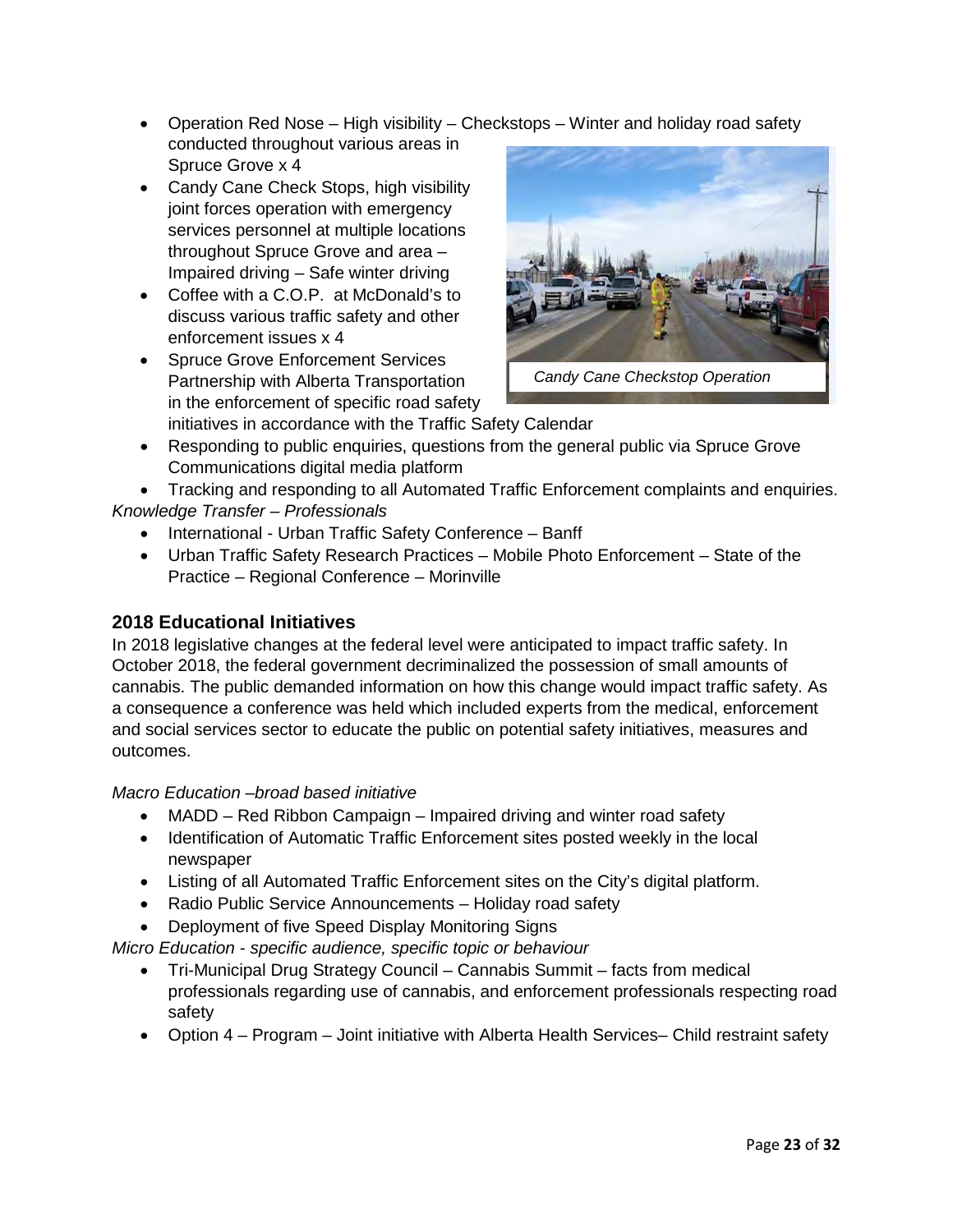- Pedestrian Safety "Point, Pause, Proceed" – vulnerable road users – Ecole Broxton Park School – Children
- Pedestrian Safety Bus Safety Joint initiative between RCMP / Spruce Grove Enforcement Services – prior to fall school commencement – vulnerable road users – Children
- Bike safety / road safety vulnerable road users x 2 – Children
- Youth Focused Option 4 Program Education presentation in lieu of fine, Joint Force Operation Traffic Safety Checkstop – Grove Drive West – RCMP / Spruce Grove Enforcement x 4



- Operation Red Nose High Visibility Checkstops – Winter and Holiday Road Safety throughout various areas in Spruce Grove x 3
- Candy Cane Check Stops, high visibility joint forces operations with emergency services personnel at multiple locations throughout Spruce Grove and area – Impaired driving – Safe winter driving
- Coffee with a COP at McDonald's to discuss various traffic safety and other enforcement issues x 4
- Spruce Grove Enforcement Services in Partnership with Alberta Transportation in the enforcement of specific road safety initiatives in accordance with the Traffic Safety Calendar
- Responding to public enquiries, questions from the general public via Spruce Grove Communications digital media platform
- Tracking and responding to all Automated Traffic Enforcement complaints and enquiries
- Community Events x 4 where traffic safety education was discussed

# *Knowledge Transfer – Professionals*

- Crime Prevention Through Environmental Design Traffic Calming Level I training provided to staff from various City of Spruce Grove department and other agencies
- Urban Traffic Safety Conference Edmonton
- Cost Of Collision Report 2018 CRISP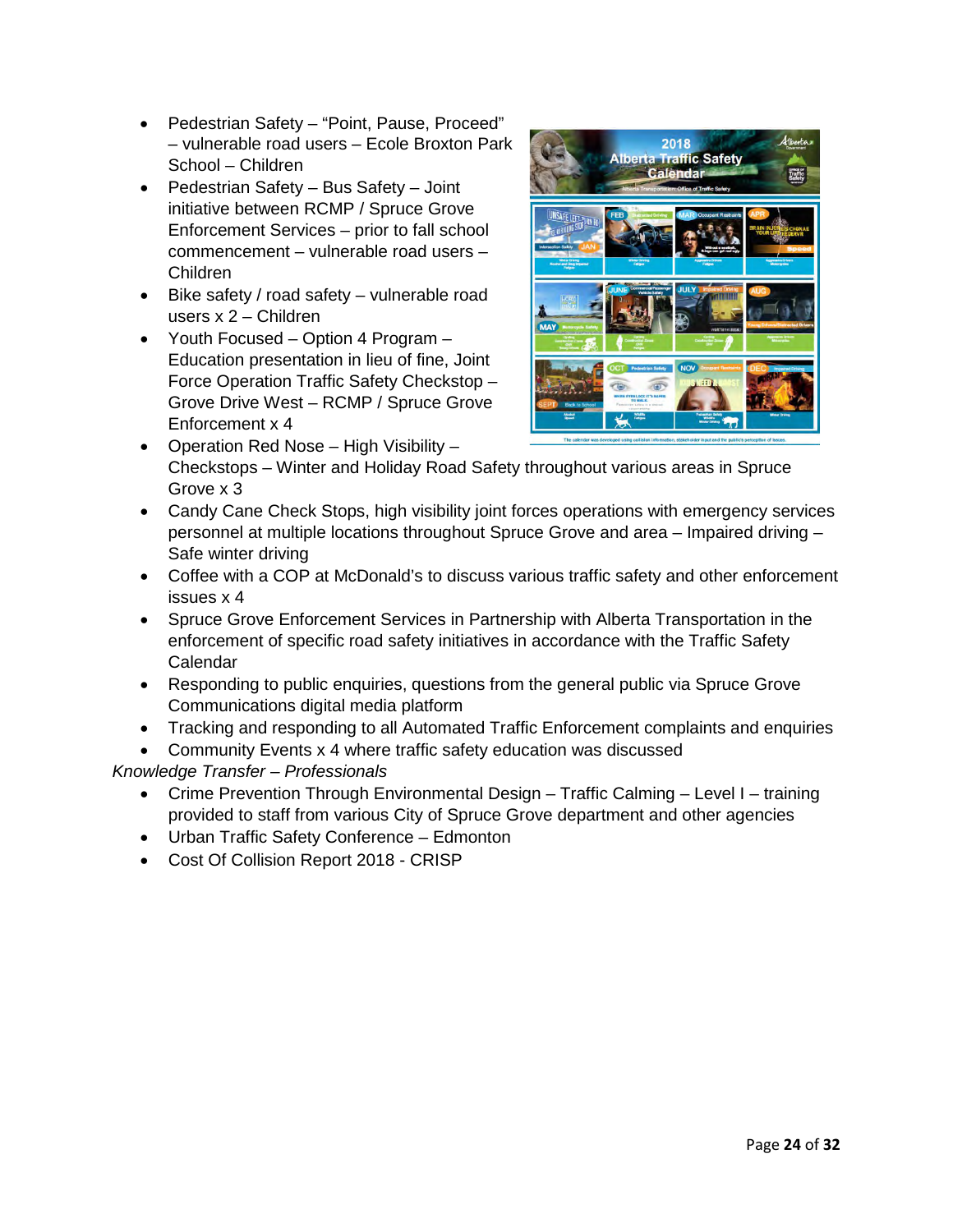# **2019 – 2022**

# **Traffic Safety Plan Strategic Initiatives**

The City of Spruce Grove is committed to ensuring it has one of the safest road systems in the province for all road users. Emphasis on the Safe Systems approach and its focus towards Vision Zero has yielded positive results in enhancing road safety.

Since 2016 the City of Spruce Grove has made numerous refinements towards better data collection. It has undergone a number of external and internal reviews which have also been adopted by its Automated Traffic Enforcement program. These reviews have confirmed the City is compliant with provincial legislation and standards, however there is always room for improvement. This includes greater transparency with respect to the City's vision of traffic safety. The 2019 - 2022 Traffic Safety Plan is one example whereby improvements in data collection, and its analysis better illustrates the foundation for the formulation of its road safety strategy. It also serves to better educate and inform the public on the rational of its approach.

The 2019 – 2022 Traffic Safety Plan is predicated upon the philosophies established by the Safe Systems approach, where responsibility for road safety is shared between road users, designers and regulators. It is also rooted in the Vision Zero perspective utilizing the 5 E's approach of Evaluation, Enforcement, Engagement, Engineering and Education. It is through this lens this Traffic Safety Plan has been created.

#### **EVALUATION**

Refinements in data collection and tracking have allowed for a more detailed analysis of traffic safety statistics. This includes an analysis of traffic speed and volume data derived from Houston Radar box devices, speed monitoring display signs and ATE violations, along with plotting the locations of each collision within the city and recording traffic complaints received from citizens and taking perception data from traffic safety culture surveys conducted into consideration. This is how priorities have been established.

#### Spruce Grove Arterial Roads

The overall total collisions between 2016 and 2018 have remained relatively consistent despite the increase in Spruce Grove's population with 756, 742, and 768 collisions respectively. The roadways which have the greatest number of collisions are the arterial roads of Highway 16A, Jennifer Heil Way, Grove Drive, Century Road, and Calahoo Road. These roadways by design further have the greatest volume of traffic. The following chart illustrates the number of intersections each roadway has where the number of collisions rank within the Top 15 intersections with collisions. The number of collisions on the noted roadways as a whole is also noted.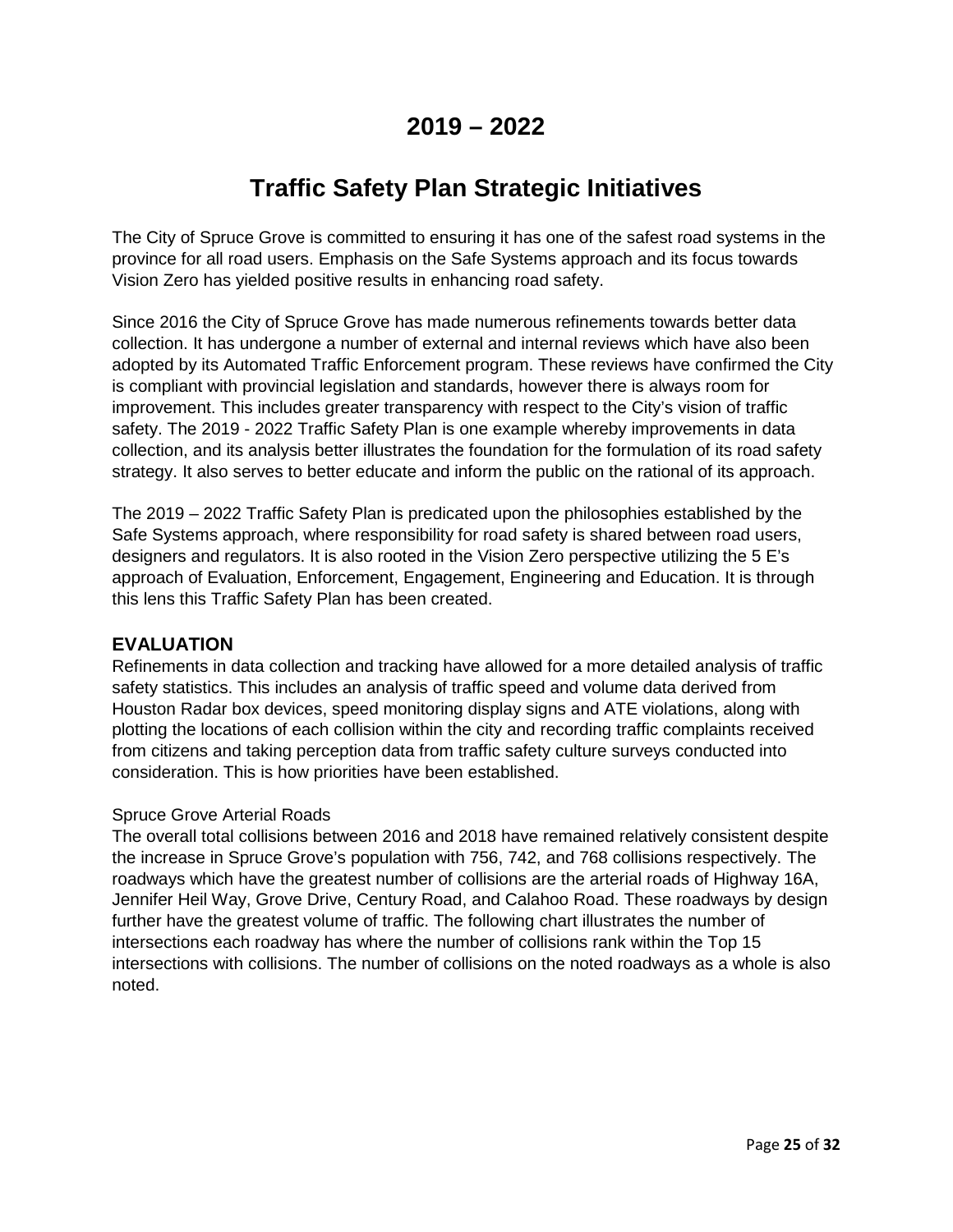| Roadway             | # Intersections in<br><b>Top 15 list of Collisions</b> |      | <b>Total Collisions</b> |      |      |      |
|---------------------|--------------------------------------------------------|------|-------------------------|------|------|------|
| <b>YEAR</b>         | 201620                                                 | 2017 | 2018                    | 2016 | 2017 | 2018 |
| Highway 16 A        |                                                        | 6    | 4                       | 123  | 140  | 96   |
| Jennifer Heil Way   |                                                        | 5    | 5                       | 87   | 96   | 100  |
| <b>Grove Drive</b>  | 3                                                      | 3    | 3                       | 49   | 69   | 92   |
| <b>Century Road</b> | 3                                                      | 4    | $\overline{4}$          | 63   | 59   | 82   |
| Calahoo Road        | 2                                                      | 3    | 3                       | 42   | 56   | 42   |

Number of intersections in the Top 15 list of collisions and total number of collisions for that road segment

Houston Radar box speed data and speed monitoring display sign data have identified areas where the 85% percentile data indicates high incidents of speeding. These locations are located on Grove Drive West proximal to Spring Gate, Grove Drive proximal to Grove Seniors Village, and Grove Drive proximal to Woodside Crescent.

Along many of the above noted roadways one also finds school zone or areas. The schools located along Grove Drive are: Copperhaven School, St. Peter the Apostle Catholic High School, Living Waters Christian Academy, Spruce Grove Composite High School, St. Thomas Aquinas Catholic School, St. Marguerite's Catholic School, and Greystone Centennial Middle School. Living Waters Christian Academy borders Jennifer Heil Way; Spruce Grove Composite High School borders Calahoo Road; St. Marguerite's Catholic School and Greystone Centennial Middle School borders Century Road; Millgrove School borders Calahoo Road.

It is for these reasons that the arterial roads of Highway 16A, Jennifer Heil Way, Grove Drive, Century Road, and Calahoo Road are prioritized in the 2019-2022 Traffic Safety Plan.

*Goals:*

- *Reduce the number of collisions along arterial roadways.*
- *Reduce the 85% percentile speed by Grove Drive West proximal to Spring Gate; Grove Drive by Grove Seniors Village and Grove Drive Proximal to Woodside Crescent.*
- *Continue to enhance data collection for enhanced analysis and review.*

#### **ENFORCEMENT**

l

Enforcement is a corrective method applied after an offence has been committed by imposing a penalty against a violator. This is achieved by both staffed enforcement and by remote automated enforcement. There is a balance that is required to ensure enforcement is conducted in a prioritized manner taking into consideration efficiency and effectiveness with the number of resources available. In general terms staffed enforcement where an officer stops a driver road side is effective, but tends to be inefficient due to, amongst other things, the time period an officer deals with the violator, and the potential the officer identifies other non-traffic related violations.

<span id="page-26-0"></span> $20$  Only intersections in excess of 10 collisions were captured during this year.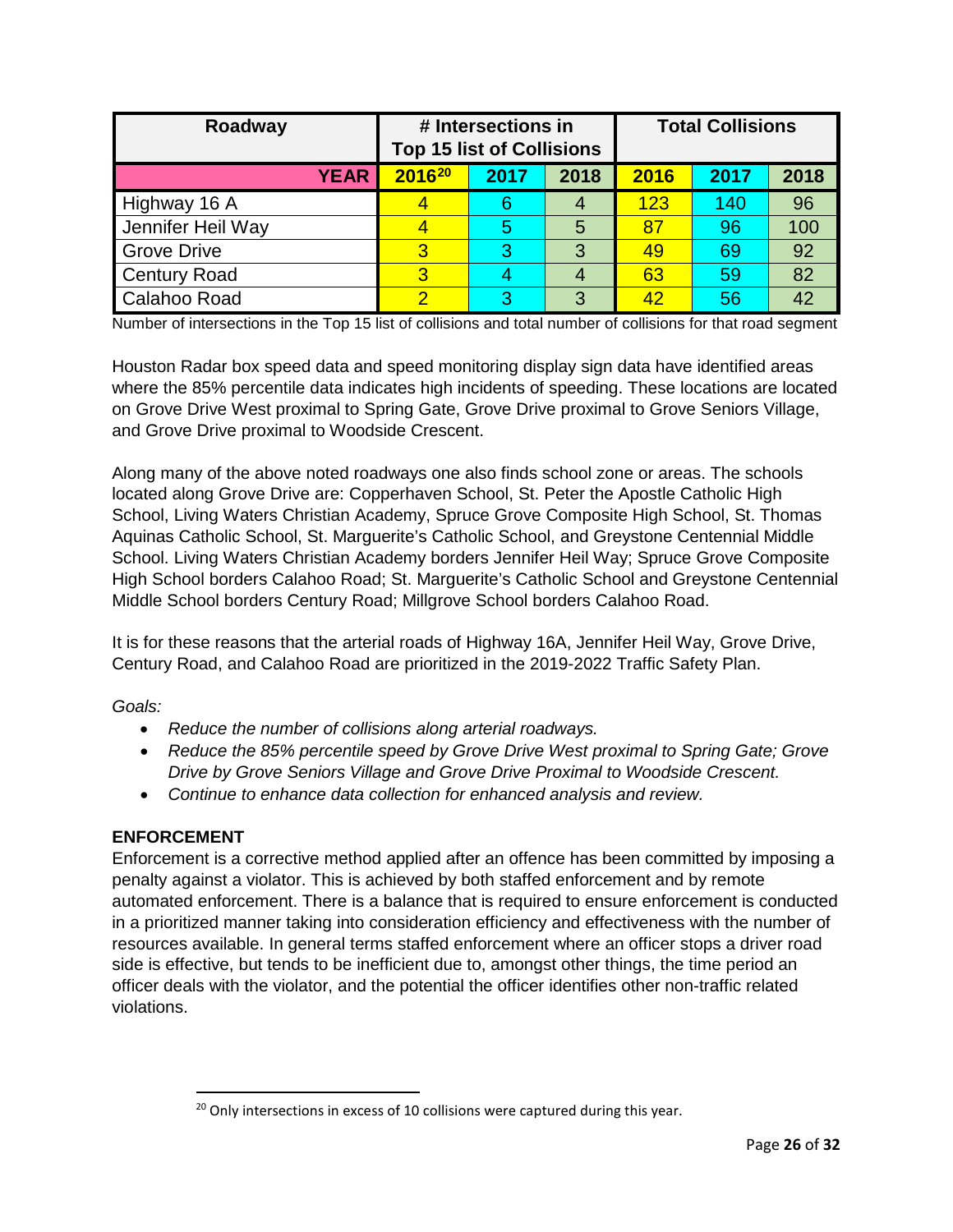Automated Enforcement is both efficient and effective. The ideal enforcement method is to operate a mix of highly visible and strategic patrols along with automated camera technology. In this manner it creates the perception that enforcement can occur anywhere at any time.

Arterial Roads have been identified as a priority. These are high volume routes, with the greatest number of collisions. As a consequence it is in these areas where both Automated Traffic Enforcement augmented by high visibility staffed enforcement will be conducted.

#### *Residential, School and Playground Areas*

In 2016 CRISP conducted a Traffic Safety Culture Survey. The survey recorded the public's perceptions respecting tolerances for traffic safety offences. Residential areas, school zones/areas and playground zones/areas were identified as those locations where there was little public tolerances for traffic violations. As a consequence these areas will be high priority locations for manned enforcement activities.

#### *Alberta Traffic Safety Calendar*

The Alberta Traffic Safety Calendar was developed by Alberta Transportation's Office of Traffic Safety. It utilized provincial collision information, stakeholder input and public perception data to identify priority issues for traffic enforcement. The calendar can be used for both targeted enforcement priorities as well for educational initiatives. Enforcement initiatives conducted within the City of Spruce Grove will be aligned with the Alberta Traffic Safety Calendar.

#### *Goals:*

- *Conduct a minimum of 25 high visibility joint forces enforcement operations, per year along arterial routes.*
- *Prioritize Automated Traffic Enforcement Operations along arterial roadways for both speed and red light infractions.*
- *Conduct a minimum of 180 high visibility school zone and area patrols.*
- *Prioritize manned enforcement activities in residential areas, playground and construction areas.*
- *Align other traffic enforcement initiatives with the Alberta Traffic Safety Calendar.*

#### **ENGAGEMENT**

Engagement is an important element in developing a Traffic Safety Plan. No one department, community, organization, region or province has the solutions to all road safety issues. It is important to learn from what others are doing. This includes learning about local, regional and provincial best practices as well as what research and results are being achieved at the national and international level. Likewise to facilitate meaningful change and leverage resource it is important to engage the public.

Spruce Grove is a partner within CRISP. Through this partnership the City remains current on developing traffic safety initiatives, best practices and emerging research at the provincial, national and international level.

The City of Spruce Grove's Safe City group is a stakeholder consortium that is comprised of representatives from various city departments including: Public Works, Planning and Development, Engineering, Communications, Family and Community Support Services, and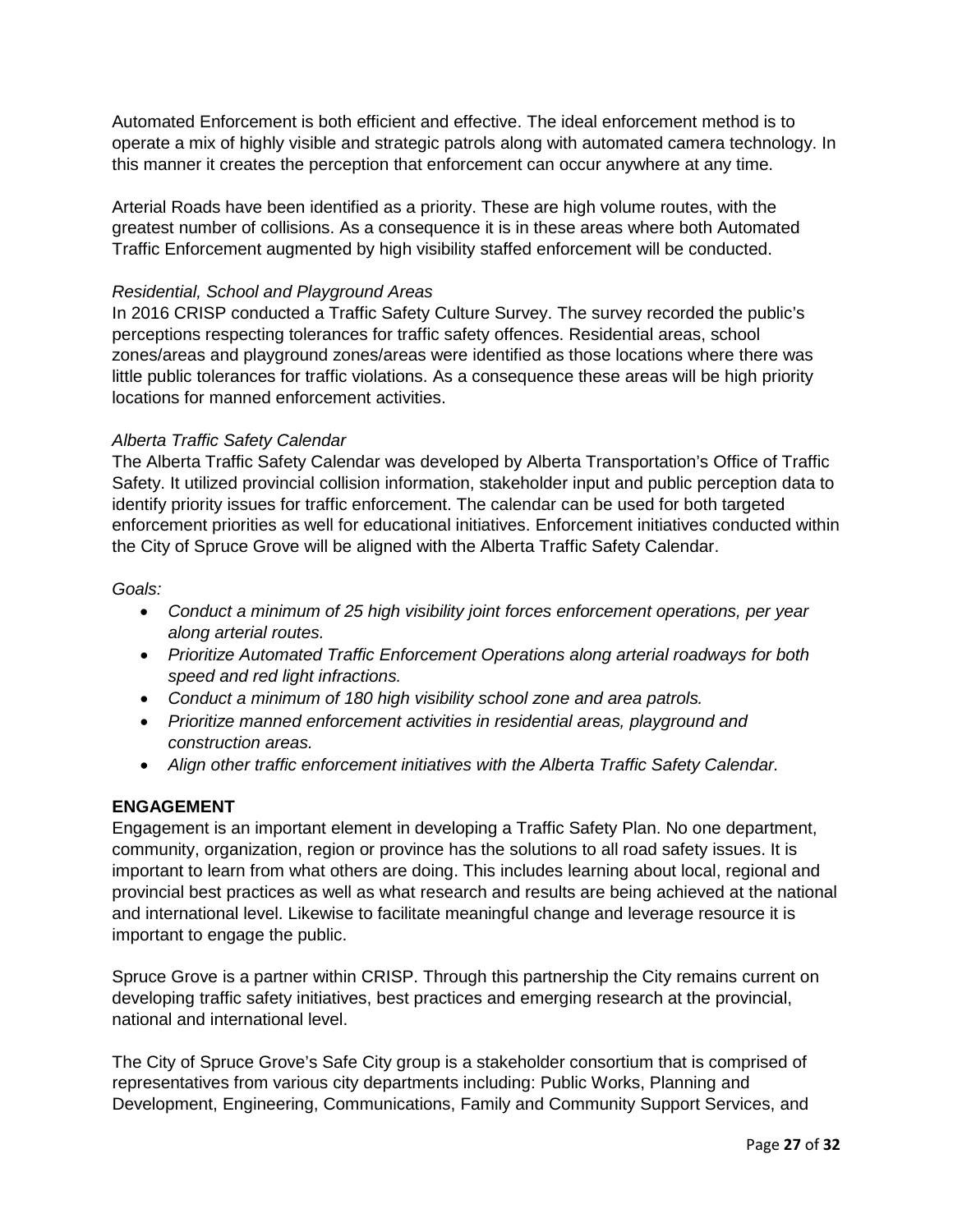Protective Services. It also includes representatives of the RCMP. Traffic Safety has been one of the focus areas of the Safe City group. Starting in 2020 Traffic Safety will be moved from Safe City to a newly formed Traffic Safety Committee.

The RCMP has the primary responsibility for traffic safety and ATE. In order to be effective, it is critical that it receives input and support from external stakeholders. The provincial audit of the ATE program cited public transparency and education as being vital. As a result and incorporated with "*Automated Traffic Enforcement Policy*", CP-1041-19 there will be a greater emphasis on engagement in the 2019 – 2022 Traffic Safety Plan.

*Goals:*

- *Continue participation in the CRISP.*
- *Review and examine the Safe City Terms of Reference.*
- *Develop the City of Spruce Grove Automated Traffic Enforcement Policy.*
- *Create and establish a Traffic Safety Committee.*

#### **ENGINEERING**

The Safe Systems approach to traffic safety aims to proactively limit the occurrence of collisions where serious harm or death can occur, or at least keep the impact of such collisions below that threshold. Interactions between complimentary measures which reduce the combined collision energy transfers, provide cumulative benefits beyond the impact of a singular measure in isolation. In isolation, road user behaviour, traffic environment, speed management, vehicle driver assistance systems, vehicle injury mitigation systems, and road design may all have some positive effect in reducing collision severity. The effects are compounded and maximized if these elements are viewed as part of an overall system. Optimization occurs if consideration is given on how each component impacts the other, or how its interrelation is considered cumulatively throughout the system. An example to illustrate this is the design of an intersection's geometry. The intersection can be designed in such a fashion so as to reduce right angle collisions and the energy transfer of such a collision upon impact. This along with the maximization of the vehicles occupant protection design can significantly reduce the severity of the collision. There is a synergistic relationship between the two.

Engineering plays an important aspect in collision and injury mitigation. A review of the collision data for 2018 indicates that there were 15.5% more intersection collisions (179) than rear end collisions (155). Road design standards frequently rely on drivers making the right decisions relative to the speeds they are travelling. One such example would be gap-acceptance decisions at intersections. Road systems are also designed in anticipation of user volume. Increase in population further puts pressures on these systems. Although some engineering elements lie in the realm of the private sector, such as vehicle design, other elements such as road design and operations lie predominantly in the public sector domain. As a consequence it is not only important to design roads utilizing best traffic safety and engineering practices, it is further important to periodically review existing infrastructure. *Goals:*

- *Conduct a review of all crossings and apply correct engineering treatments. This includes an analysis of:*
	- o *Traffic volume and speed*
	- o *Pedestrian volumes*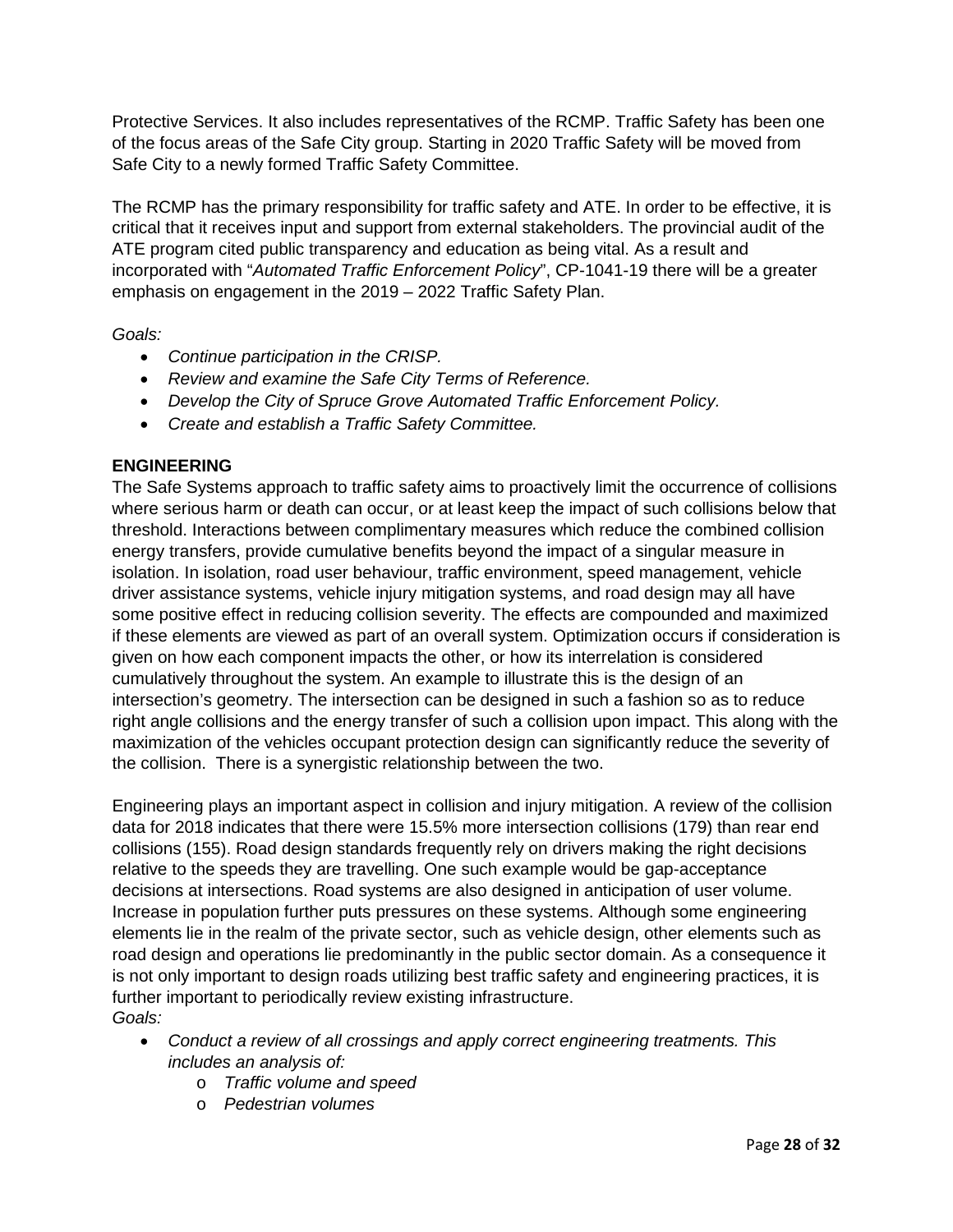- o *Condition assessment*
- *Revise City of Spruce Grove Municipal Development Standards*
- *Installation of new Traffic Signal Lights at:*
	- o *Jennifer Heil Way and Deer Park Drive collector route.*
- *Construction and utilization of roundabouts at the following locations:*
	- o *Pioneer Road and Westwind Drive*
	- o *Tonewood Blvd and Grove Meadows Drive*

#### **EDUCATION**

One of the core tenets of road safety is to create an understanding in the road user that every decision that they make can negatively or positively affect their safety and that of others. Public awareness and road safety education programs raise safety awareness and influence a change in behavior. A road user, is not simply a driver of a motor vehicle, but include all those that utilize the roadway. This includes pedestrians, cyclists, those on scooters, motorized chairs, and motorcycle riders.

Vulnerable road users are those individuals who are at greater risk of sustaining injury should they be involved in a collision. The very young and the elderly are at greater risk of being injured, if involved in a collision.

Public awareness and educational campaigns may be broad based disseminating information to a large audience. It may be at a more micro level, designed to address a specific audience or targeted to address a specific behavior. Education is also the transfer of knowledge from experts, or research authorities to those who are responsible for policy development and road design. Spruce Grove is committed to providing information at all these levels.

#### *Goals:*

#### *General / Macro Level*

- *Monitor and continue to evaluate the number of speed display monitoring signs. Where appropriate relocate, or acquire more speed display monitoring signs where required.*
- *Develop and implement an interactive mapping program which allows the public to view approved automated traffic enforcement locations, number of collisions, violations per site and other statistics.*
- *Post in the local newspaper and city social media platforms the automated enforcement locations to be enforced on a monthly basis and the rationale for the site.*
- *Participate in the MADD (Mothers Against Drunk Drivers) Red Ribbon Campaign.*
- *Circulate traffic safety tips, and awareness messages in the City Pulse Magazine on an annual basis.*
- *Utilize the local radio station to circulate Public Service Announcements on various road safety topics, such as Halloween, or Holiday Road Safety.*

#### *Micro / Audience Specific Level*

- *Conduct Bike Rodeos Bicycle and Road Safety Courses with primary school children.*
- *Conduct patrols and distribute bicycle safety bells for young cyclists.*
- *Conduct Pause, Point, Proceed sessions with Pre-school and Kindergarten Children.*
- *Conduct patrols and distribute high visibility reflective tags and / or zipper pulls to be attached to clothing.*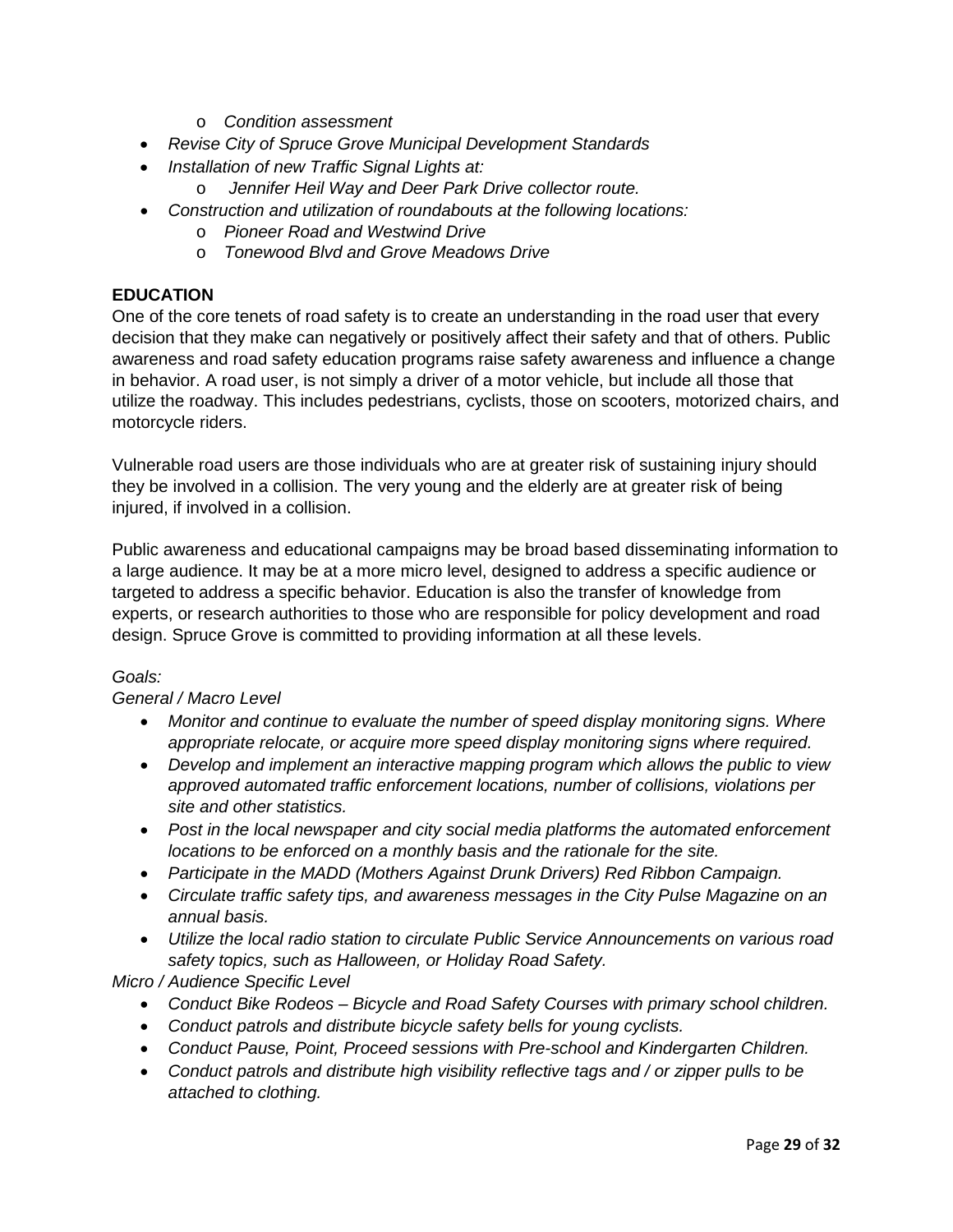- *Conduct Candy Cane joint force Checkstops on a yearly bases to address impaired driving over the winter holidays.*
- *Meet with the general public on a quarterly basis ("Coffee with a COP") to discuss traffic safety issues.*

• *Conduct Option 4 operations - education in lieu of fines on specific traffic safety issues. Knowledge Transfer / Professionals*

- *City Council to create and establish a Traffic Safety Committee, which includes members of the public, educate and inform them of the Safe Systems Approach to traffic safety.*
- *Attend Urban Traffic Safety Conferences.*
- *Identify City of Spruce Grove department personnel to attend the Crime Prevention Through Urban Design – Level II training (includes traffic calming initiatives).*
- *Through CRISP, conduct a Traffic Safety Culture Survey on a biennial basis and circulate results.*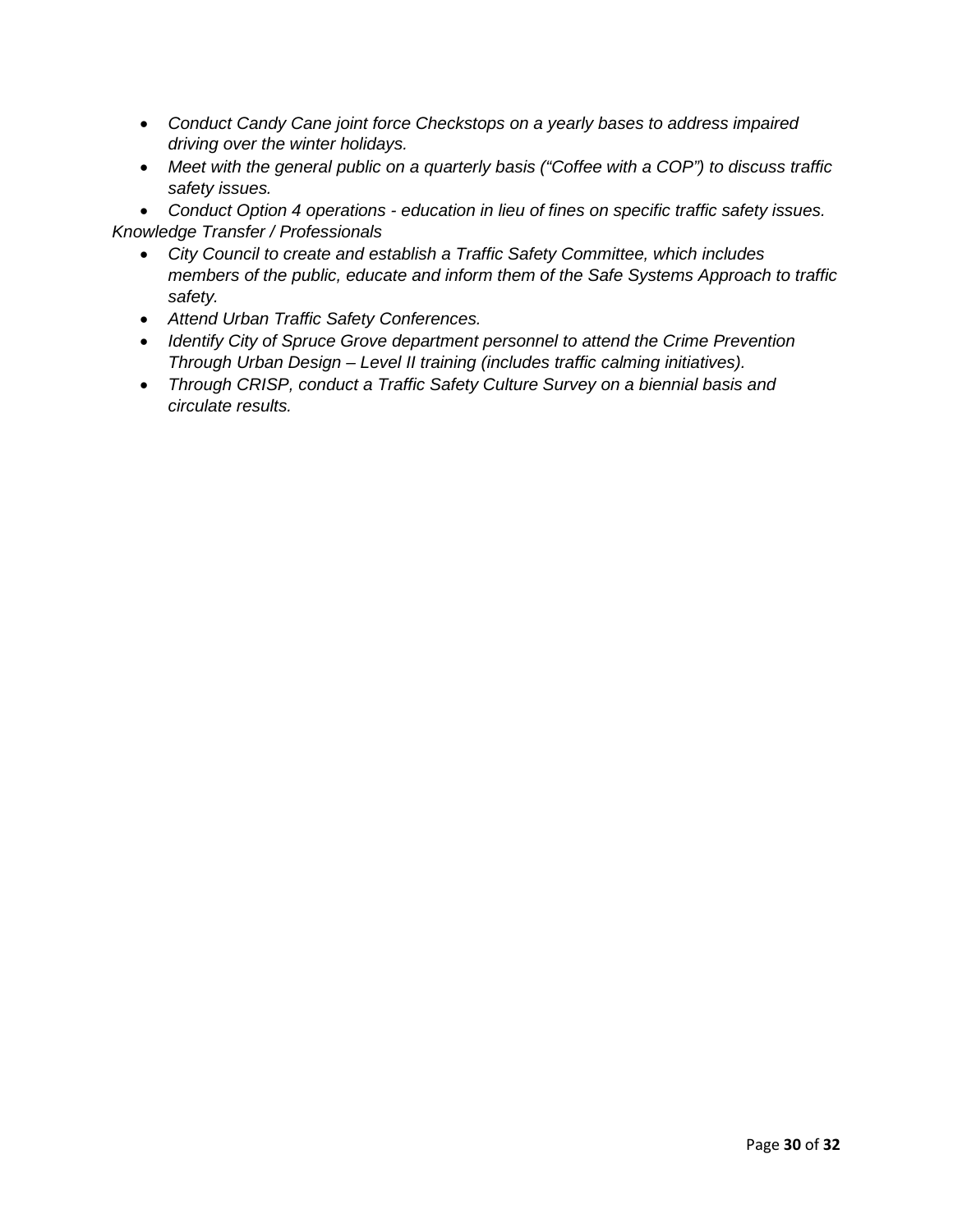## **REFERENCES**

"Alberta Traffic Collision Statistics", Alberta Transportation, Government of Alberta <https://open.alberta.ca/publications/0844-7985>

ARASON, N.; "The Safe Systems Approach for Road Safety", Transportation Talk, Winter 2018/19; Canadian Institute of Transportation Engineers [https://www.cite7.org/wpdm](https://www.cite7.org/wpdm-package/40-4-winter-2018-19/)[package/40-4-winter-2018-19/](https://www.cite7.org/wpdm-package/40-4-winter-2018-19/) 

El-BASYOUNY, Karim, "Mobile Photo Enforcement, State of the Practices" University of Alberta 2017 – Powerpoint. – Morinville Regional Conference March 2017

"Canada's Road Safety Strategy 2025, Towards Zero: The Safest Roads in the World"; Canadian Council of Motor Transportation – January 2016 <https://roadsafetystrategy.ca/files/RSS-2025-Report-January-2016-with%20cover.pdf>

"Canadian Motor Vehicle Collision Statistics" Transport Canada, Transport and Infrastructure, Government of Canada [http://www.tc.gc.ca/eng/motorvehiclesafety/resources-researchstats](http://www.tc.gc.ca/eng/motorvehiclesafety/resources-researchstats-menu-847.htm)[menu-847.htm](http://www.tc.gc.ca/eng/motorvehiclesafety/resources-researchstats-menu-847.htm) 

CCMT (2015) "Canada's Road Safety Strategy 2015", Canadian Council of Motor Transport Administrators<http://crss-2015.ccmta.ca/strategy.php>

"City of Spruce Grove – Recommended Corporate Plan 2019-2021" <https://www.sprucegrove.org/media/3026/spruce-grove-recommended-corporate-plan-final.pdf>

"City of Spruce Grove – Demographic Report 2016"; Population Research Laboratory University of Alberta<https://www.sprucegrove.org/media/1459/2016-census-demographic-report.pdf>

"City of Spruce Grove – Demographic Report 2017", <https://www.sprucegrove.org/media/1458/2017-census-demographic-report.pdf>

"City of Spruce Grove – Demographic Report 2018", July 2018; ISL Engineering and Land Services<https://www.sprucegrove.org/media/2949/2018-census-demographic-report.pdf>

ITF (2008), "Towards Zero: Ambitious Safety Targets and the Safe System Approach", OECD Publishing [https://s3-ap-southeast-2.amazonaws.com/cdn-nrspp/wp](https://s3-ap-southeast-2.amazonaws.com/cdn-nrspp/wp-content/uploads/sites/4/2017/07/20105906/Towards-Zero-Ambitious-Road-Safety-Targets-And-The-Safe-System-Approach.pdf)[content/uploads/sites/4/2017/07/20105906/Towards-Zero-Ambitious-Road-Safety-Targets-And-](https://s3-ap-southeast-2.amazonaws.com/cdn-nrspp/wp-content/uploads/sites/4/2017/07/20105906/Towards-Zero-Ambitious-Road-Safety-Targets-And-The-Safe-System-Approach.pdf)[The-Safe-System-Approach.pdf](https://s3-ap-southeast-2.amazonaws.com/cdn-nrspp/wp-content/uploads/sites/4/2017/07/20105906/Towards-Zero-Ambitious-Road-Safety-Targets-And-The-Safe-System-Approach.pdf) 

ITF (2016), "Zero Road Deaths and Serious Injury: Leading a Paradigm Shift to a Safe System", OECD Publishing, Paris [http://www.towardszerofoundation.org/wp](http://www.towardszerofoundation.org/wp-content/uploads/2016/10/Zero_road_deaths-SafeSystems.pdf)[content/uploads/2016/10/Zero\\_road\\_deaths-SafeSystems.pdf](http://www.towardszerofoundation.org/wp-content/uploads/2016/10/Zero_road_deaths-SafeSystems.pdf)  KLOEDEN, CN; "Travelling Speed and the Risk of Crash Involvement; Volume 1 – Findings; November 1997<http://casr.adelaide.edu.au/speed/SPEED-V1.PDF>

LAUWERS, D. et al.; "Homogenization of Speed on Secondary and Local Roads in the Flanders Region: An Exploratory Study Making Use of Traffic Signs Data Base; 3<sup>rd</sup> International Conference on Road and Rail Infrastructure – CETRA 2014 [https://www.researchgate.net/profile/JOHAN\\_DE\\_MOL/publication/306066162\\_Homogenization](https://www.researchgate.net/profile/JOHAN_DE_MOL/publication/306066162_Homogenization_of_speed_on_secondary_and_local_roads_in_the_Flanders_Region_an_exploratory_study_making_use_of_a_Traffic_Signs_Database/links/57ada91808ae7a6420c51201/Homogenization-of-speed-on-secondary-and-local-roads-in-the-Flanders-Region-an-exploratory-study-making-use-of-a-Traffic-Signs-Database.pdf?origin=publication_detail) of speed on secondary and local roads in the Flanders Region an exploratory study m